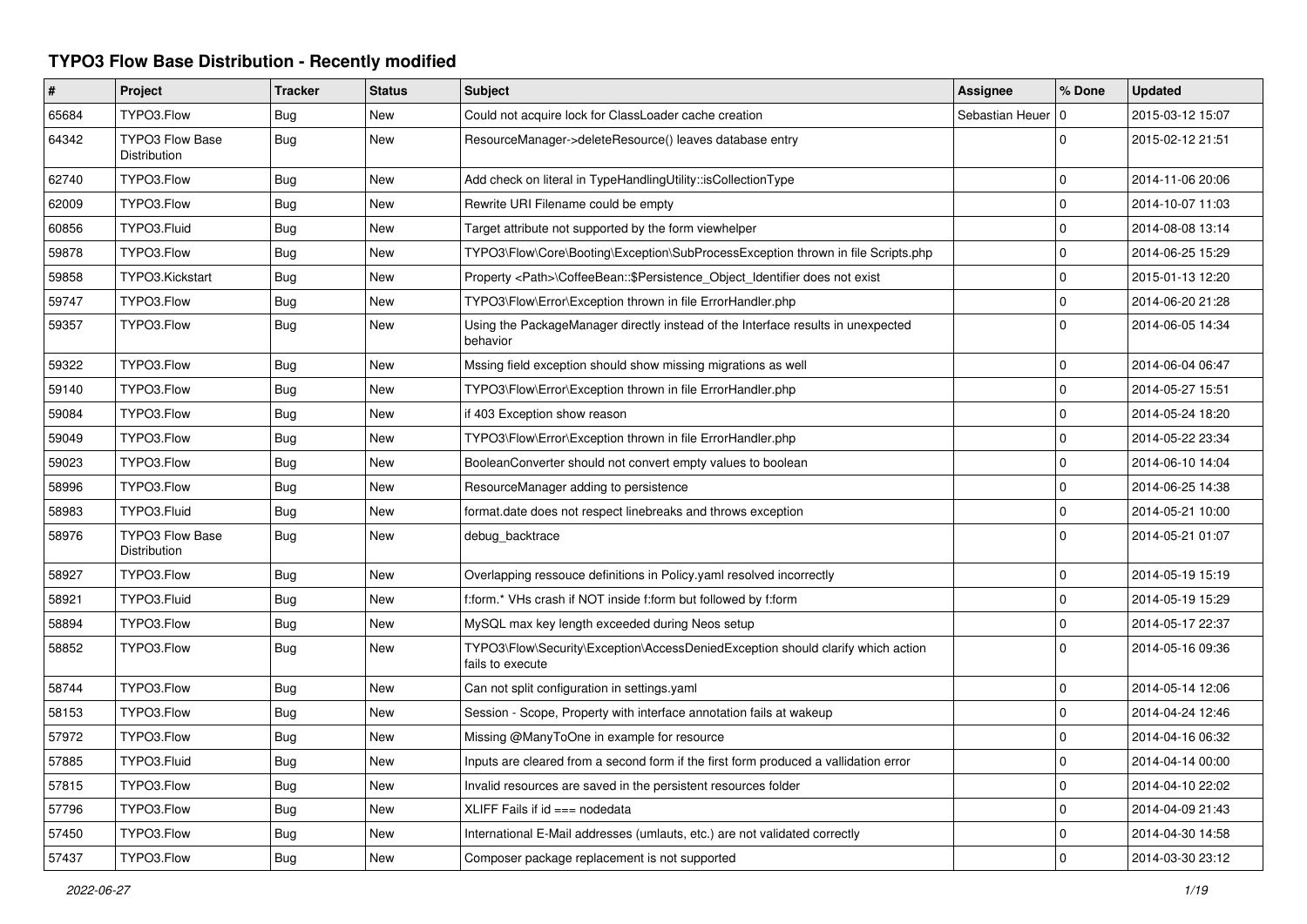| $\sharp$ | Project                                       | <b>Tracker</b> | <b>Status</b> | Subject                                                                                                              | <b>Assignee</b>    | % Done         | <b>Updated</b>   |
|----------|-----------------------------------------------|----------------|---------------|----------------------------------------------------------------------------------------------------------------------|--------------------|----------------|------------------|
| 57374    | TYPO3.Flow                                    | <b>Bug</b>     | New           | Persisted entities saved in session are not resolved                                                                 |                    | $\mathbf 0$    | 2014-04-03 09:43 |
| 56859    | <b>TYPO3 Flow Base</b><br><b>Distribution</b> | <b>Bug</b>     | New           | PHP Warning: TYPO3_Flow_Error_Exception.php not present in Data/Temporary                                            |                    | $\Omega$       | 2014-03-13 10:30 |
| 56573    | TYPO3.Flow                                    | <b>Bug</b>     | <b>New</b>    | Converting by Flow\Identity                                                                                          |                    | $\mathbf 0$    | 2014-04-09 13:10 |
| 56555    | TYPO3.Kickstart                               | <b>Bug</b>     | New           | Kickstart creates wrong labels in New.html                                                                           |                    | $\mathbf 0$    | 2014-03-04 21:33 |
| 56544    | TYPO3.Flow                                    | Bug            | New           | FLOW Exception on tar package inclusion via composer                                                                 |                    | $\mathbf 0$    | 2014-03-20 14:38 |
| 56107    | TYPO3.Flow                                    | Bug            | New           | Property mapping configuration only supports one wildcard at a time                                                  |                    | $\mathbf 0$    | 2014-02-19 10:33 |
| 56074    | <b>TYPO3 Flow Base</b><br>Distribution        | Bug            | New           | Parse errors cause meaningless Flow exception messages.                                                              | Adrian Föder       | $\mathbf{0}$   | 2014-02-18 14:14 |
| 55954    | TYPO3.Flow                                    | <b>Bug</b>     | <b>New</b>    | Associations to ValueObjects should not be cascade all'd                                                             |                    | $\mathbf 0$    | 2015-02-05 11:00 |
| 55937    | TYPO3.Flow                                    | Bug            | New           | FlashMessage queue is lost                                                                                           |                    | $\mathbf 0$    | 2014-02-12 17:03 |
| 54744    | TYPO3.Flow                                    | Bug            | New           | System.log contains many NOTICE Flow The argument "workspace" declared in<br>pointcut does not exist in method TYPO3 |                    | $\Omega$       | 2014-02-12 09:07 |
| 54593    | TYPO3 Flow Base<br>Distribution               | Bug            | New           | ini_get return value has changed for PHP >=5.3.0 -> changed check-implementation<br>needed!                          |                    | $\Omega$       | 2013-12-25 02:48 |
| 54589    | TYPO3.Flow                                    | Bug            | New           | Role parent is not removed from roles MM table                                                                       |                    | $\overline{0}$ | 2013-12-24 15:32 |
| 54549    | TYPO3.Flow                                    | Bug            | New           | PackageManager::createPackage is incompatible to PackageManagerInterface                                             |                    | $\mathbf 0$    | 2013-12-21 14:42 |
| 54458    | TYPO3.Flow                                    | <b>Bug</b>     | New           | Missing Version Number in packages                                                                                   |                    | $\mathbf 0$    | 2013-12-28 18:13 |
| 54451    | TYPO3.Flow                                    | Bug            | New           | No functionality at Apache environments with suexec                                                                  |                    | $\mathbf 0$    | 2014-01-01 18:22 |
| 54446    | TYPO3.Flow                                    | Bug            | New           | Cache filebackend 'include once'                                                                                     |                    | $\mathbf{0}$   | 2014-01-29 15:22 |
| 54403    | TYPO3 Flow Base<br>Distribution               | Bug            | New           | Resources remade when parent record updated                                                                          |                    | $\Omega$       | 2013-12-13 22:39 |
| 54381    | TYPO3.Flow                                    | Bug            | <b>New</b>    | TYPO3\Flow\Core\Booting\Exception\SubProcessException thrown in file Scripts.php                                     |                    | $\mathbf 0$    | 2014-02-06 11:14 |
| 54284    | TYPO3.Fluid                                   | Bug            | New           | Default Option for Switch/Case VH                                                                                    |                    | $\mathbf{0}$   | 2013-12-08 14:28 |
| 54181    | TYPO3.Flow                                    | Bug            | New           | Use date_default_timezone_get() instead of ini_get('date.timezone')                                                  |                    | $\Omega$       | 2015-06-01 18:54 |
| 54146    | TYPO3.Flow                                    | Bug            | New           | Different sorting of arguments in ACL Patterns doesnt work                                                           | Christian Müller   | l o            | 2013-12-02 19:23 |
| 54046    | TYPO3.Flow                                    | Bug            | New           | Removal of ValueObjects from a ManyToMany relationship is not possible                                               |                    | $\mathbf 0$    | 2015-02-05 11:01 |
| 53961    | <b>TYPO3 Flow Base</b><br>Distribution        | <b>Bug</b>     | New           | Composer installer scripts create a .Packages folder                                                                 |                    | $\Omega$       | 2013-11-28 13:06 |
| 53851    | TYPO3.Flow                                    | Bug            | New           | TYPO3\Flow\Core\Booting\Exception\SubProcessException thrown in file Scripts.php                                     |                    | $\Omega$       | 2014-01-01 00:00 |
| 53790    | <b>TYPO3 Flow Base</b><br>Distribution        | Bug            | New           | Translation handling in Flashmessages is inconsistent to Validation errors                                           |                    | $\mathbf 0$    | 2013-11-20 10:46 |
| 53620    | TYPO3.Flow                                    | Bug            | New           | Move Classes/TYPO3/Flow/Composer to own Package                                                                      |                    | $\mathbf 0$    | 2014-01-01 16:02 |
| 53533    | TYPO3.Flow                                    | Bug            | New           | Class reflection assumes reverse PSR-0, can lead to fail in autoloader                                               |                    | $\mathbf 0$    | 2013-11-11 21:05 |
| 53262    | TYPO3.Flow                                    | Bug            | New           | FileBakend have some race condition                                                                                  | Dominique<br>Feyer | $\mathbf 0$    | 2013-11-01 10:48 |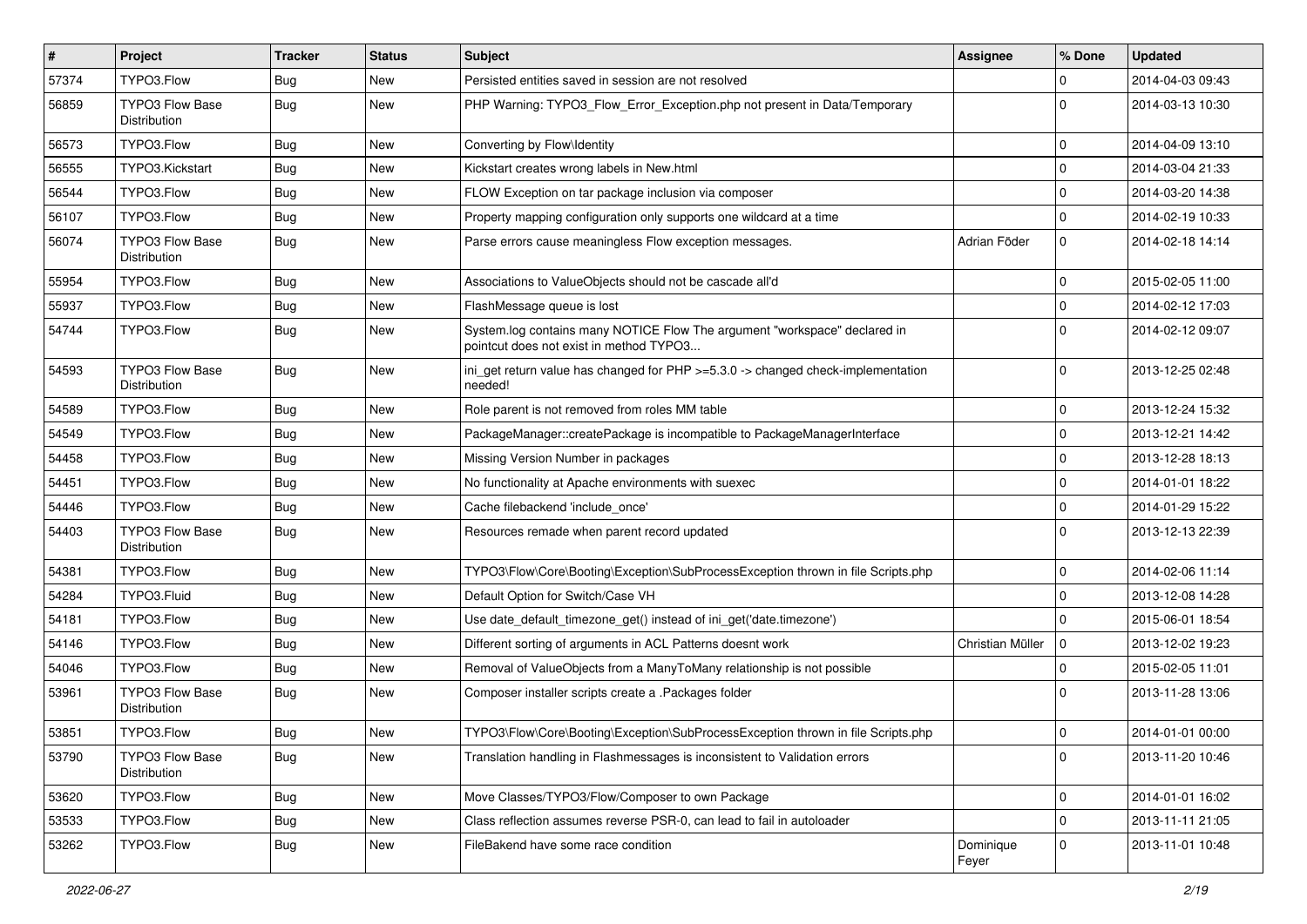| $\pmb{\#}$ | Project                                       | <b>Tracker</b> | <b>Status</b> | <b>Subject</b>                                                                                        | Assignee             | % Done       | <b>Updated</b>   |
|------------|-----------------------------------------------|----------------|---------------|-------------------------------------------------------------------------------------------------------|----------------------|--------------|------------------|
| 53224      | TYPO3.Flow                                    | Bug            | <b>New</b>    | Constructor in subclass breaks call chain leading to missing identifier / uuid                        |                      | <sup>0</sup> | 2013-10-30 12:06 |
| 53189      | TYPO3.Flow                                    | Bug            | <b>New</b>    | Blog tutorial no longer works                                                                         | <b>Philipp Maier</b> | $\mathbf 0$  | 2013-10-29 09:50 |
| 53180      | <b>TYPO3 Flow Base</b><br>Distribution        | Bug            | <b>New</b>    | InjectSettings doesnt work on inheritance (Level 2)                                                   |                      | $\Omega$     | 2013-11-26 21:46 |
| 52945      | TYPO3.Flow                                    | Bug            | <b>New</b>    | Excluded classes should only be excluded from reflection but still autoloaded                         |                      | $\Omega$     | 2013-10-19 12:52 |
| 52938      | <b>TYPO3 Flow Base</b><br>Distribution        | Bug            | <b>New</b>    | Resource stream wrapper doesn't work with foreign package                                             |                      | $\Omega$     | 2013-10-18 10:31 |
| 52909      | TYPO3.Flow                                    | Bug            | <b>New</b>    | Class Loader fallback to non-proxy hides fatal errors                                                 |                      | $\Omega$     | 2013-10-17 11:24 |
| 52591      | TYPO3.Fluid                                   | Bug            | New           | The Pagination Widget broken for joined objects                                                       |                      | $\Omega$     | 2013-10-07 21:59 |
| 52526      | <b>TYPO3 Flow Base</b><br><b>Distribution</b> | Bug            | <b>New</b>    | Unfinished programming of DateTime converter                                                          |                      | $\Omega$     | 2013-10-04 10:36 |
| 52509      | <b>TYPO3 Flow Base</b><br><b>Distribution</b> | Bug            | <b>New</b>    | Child-Object's Identifier get's lost on Form-Submission with Validation Error                         |                      | $\Omega$     | 2013-10-03 16:18 |
| 52430      | TYPO3.Flow                                    | Bug            | New           | Cannot convert from UUID to auto-increment ID                                                         |                      | $\Omega$     | 2013-10-01 15:48 |
| 52419      | TYPO3.Fluid                                   | Bug            | New           | Wrong PHPDocs notation for default value inline f:translate viewhelper                                |                      | $\Omega$     | 2013-10-01 09:10 |
| 52185      | TYPO3.Flow                                    | <b>Bug</b>     | <b>New</b>    | PositionalArraySorter should detect recursive dependencies                                            |                      | $\Omega$     | 2013-09-23 13:02 |
| 52014      | TYPO3.Flow                                    | <b>Bug</b>     | New           | Migration makes fields NOT NULL even though not true                                                  |                      | $\Omega$     | 2013-10-15 18:27 |
| 52005      | TYPO3.Flow                                    | <b>Bug</b>     | <b>New</b>    | TYPO3\Flow\Error\Exception thrown in file ErrorHandler.php                                            |                      | $\Omega$     | 2013-09-14 14:22 |
| 51972      | TYPO3.Flow                                    | Bug            | New           | Joins for every deep property constraint make cartesian selection                                     | Adrian Föder         | $\mathbf 0$  | 2013-09-13 10:04 |
| 51847      | TYPO3.Flow                                    | Bug            | <b>New</b>    | Overiding controller actions with other required parameter sets results in fatal error.               |                      | $\Omega$     | 2013-09-09 10:54 |
| 51811      | TYPO3.Flow                                    | <b>Bug</b>     | New           | Improve session handle when the authenticated account is removed from persitance                      | Dominique<br>Feyer   | $\Omega$     | 2014-03-27 12:21 |
| 51763      | TYPO3.Flow                                    | Bug            | <b>New</b>    | HttpRequest always returns content of the current request                                             |                      | $\Omega$     | 2015-02-20 12:53 |
| 51704      | TYPO3.Flow                                    | Bug            | New           | TYPO3\Flow\Error\Exception thrown in file ErrorHandler.php                                            |                      | $\mathbf 0$  | 2013-09-17 08:42 |
| 51489      | TYPO3.Flow                                    | Bug            | New           | Doctrine\Common\Annotations\AnnotationException thrown in file<br>AnnotationException.php             |                      | $\Omega$     | 2014-02-06 10:20 |
| 51312      | TYPO3.Flow                                    | Bug            | <b>New</b>    | Default php error handler generates warning (when loading<br>TYPO3\Flow\Error\Exception class)        |                      | $\Omega$     | 2013-08-24 16:07 |
| 51188      | TYPO3.Flow                                    | Bug            | New           | Doctrine does not respect AOP-injected properties                                                     |                      | $\Omega$     | 2013-12-07 11:13 |
| 51120      | TYPO3.Flow                                    | Bug            | New           | TYPO3\Flow\Core\Booting::buildSubprocessCommand - wrong command if passed<br>more than one parameters |                      | $\Omega$     | 2013-12-11 16:33 |
| 50869      | TYPO3.Flow                                    | Bug            | <b>New</b>    | key() invoked on object                                                                               |                      | $\Omega$     | 2013-08-07 13:18 |
| 50342      | TYPO3.Flow                                    | <b>Bug</b>     | New           | PropertyMapper: Use of interface method before implementation check                                   |                      | $\Omega$     | 2013-07-23 16:42 |
| 50255      | <b>TYPO3 Flow Base</b><br>Distribution        | Bug            | New           | Different collations runnig migrate/update                                                            |                      | $\Omega$     | 2013-11-16 23:05 |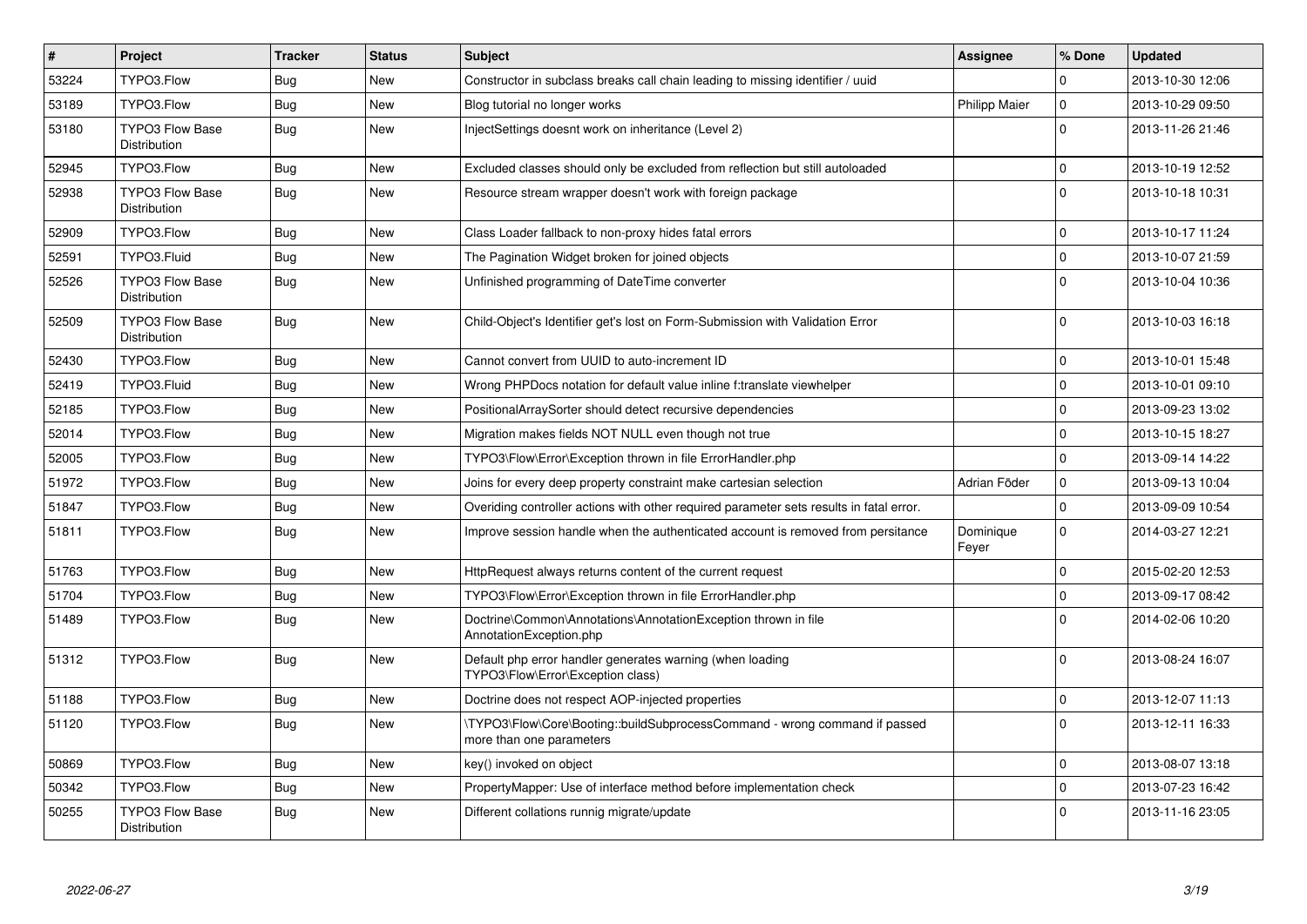| $\vert$ # | Project                                       | <b>Tracker</b> | <b>Status</b> | Subject                                                                                                                                           | <b>Assignee</b>  | % Done         | <b>Updated</b>   |
|-----------|-----------------------------------------------|----------------|---------------|---------------------------------------------------------------------------------------------------------------------------------------------------|------------------|----------------|------------------|
| 49801     | TYPO3.Flow                                    | <b>Bug</b>     | New           | TYPO3\Flow\Security\Exception\AccessDeniedException thrown in file<br>TYPO3 Flow Security Authorization AccessDecisionVoterManager.php            |                  | $\Omega$       | 2013-07-09 04:53 |
| 49780     | TYPO3.Flow                                    | Bug            | New           | Roles are not synchronized                                                                                                                        |                  | $\mathbf 0$    | 2013-07-08 10:11 |
| 49600     | TYPO3.Fluid                                   | Bug            | New           | f:form tag shown as a HTML on frontend                                                                                                            |                  | $\Omega$       | 2013-12-04 13:04 |
| 49566     | TYPO3.Flow                                    | Bug            | <b>New</b>    | NULL source values are not handled correctly                                                                                                      | Adrian Föder     | $\mathbf 0$    | 2013-07-02 08:21 |
| 49423     | TYPO3.Flow                                    | <b>Bug</b>     | New           | Role name and packageKey are not accessible                                                                                                       |                  | $\mathbf 0$    | 2013-09-05 10:26 |
| 49373     | TYPO3.Flow                                    | Bug            | New           | Methods policy with key "Controllers" is ignored                                                                                                  |                  | $\Omega$       | 2013-06-24 10:03 |
| 49372     | TYPO3.Flow                                    | Bug            | New           | ObjectConverter ignores implemented interface when mapping subtype                                                                                |                  | $\mathbf 0$    | 2013-06-24 09:24 |
| 49038     | TYPO3.Fluid                                   | <b>Bug</b>     | New           | form.select does not select the first item if prependOptionValue is used                                                                          |                  | $\Omega$       | 2013-06-11 22:11 |
| 48898     | TYPO3.Flow                                    | Bug            | New           | configuration for roles fails if one of Policy yaml files contain empty "roles array"                                                             | Christian Müller | $\mathbf 0$    | 2013-06-05 19:06 |
| 48873     | TYPO3.Flow                                    | <b>Bug</b>     | <b>New</b>    | Error when calling resourceManager->deleteResource on unpublished Resource                                                                        |                  | $\Omega$       | 2013-06-05 13:46 |
| 48430     | TYPO3.Flow                                    | <b>Bug</b>     | New           | Default validator-messages are not correctly formatted                                                                                            |                  | $\mathbf 0$    | 2013-05-22 00:36 |
| 48429     | TYPO3.Flow                                    | Bug            | New           | Remove- and update-actions on repository are not persisted                                                                                        |                  | $\mathbf 0$    | 2013-05-24 18:44 |
| 48093     | TYPO3.Flow                                    | <b>Bug</b>     | <b>New</b>    | AbstractCompositeValidators memory consumption continuously grow                                                                                  |                  | $\mathbf 0$    | 2013-05-21 11:49 |
| 47950     | TYPO3.Flow                                    | Bug            | New           | import of remote resources                                                                                                                        |                  | $\mathbf 0$    | 2013-05-21 11:52 |
| 47818     | TYPO3.Welcome                                 | Bug            | New           | Wrong link on Welcome screen                                                                                                                      |                  | $\mathbf 0$    | 2013-05-02 12:01 |
| 47638     | <b>TYPO3 Flow Base</b><br><b>Distribution</b> | <b>Bug</b>     | New           | Delete a ValueObject by its identity                                                                                                              |                  | $\Omega$       | 2013-04-27 13:14 |
| 47637     | TYPO3 Flow Base<br>Distribution               | <b>Bug</b>     | New           | Property with @ORM\Column(nullable=true,type="decimal",scale=2) results as type<br>"string" in Collection Objects and not as expected as "double" |                  | $\Omega$       | 2013-04-27 12:14 |
| 47601     | <b>TYPO3 Flow Base</b><br>Distribution        | <b>Bug</b>     | New           | Template Path of Submodules contains lowercase Namespace                                                                                          |                  | $\Omega$       | 2013-04-26 14:33 |
| 47487     | TYPO3.Flow                                    | Bug            | <b>New</b>    | Functional test classes in package without classes are not compiled                                                                               |                  | $\mathbf 0$    | 2013-05-21 12:19 |
| 47429     | TYPO3.Flow                                    | Bug            | New           | Global policy files no longer allowed                                                                                                             |                  | $\mathbf 0$    | 2013-07-14 19:20 |
| 47419     | <b>TYPO3 Flow Base</b><br>Distribution        | <b>Bug</b>     | New           | Composer issues                                                                                                                                   |                  | $\Omega$       | 2013-08-14 15:34 |
| 47073     | TYPO3.Flow                                    | Bug            | <b>New</b>    | Cookie causes Error after Update                                                                                                                  |                  | $\mathbf 0$    | 2014-12-16 11:59 |
| 47052     | <b>TYPO3 Flow Base</b><br>Distribution        | <b>Bug</b>     | New           | Clear doctrine caches after migration applied                                                                                                     |                  | $\Omega$       | 2013-04-08 18:30 |
| 46716     | TYPO3.Flow                                    | Bug            | New           | Empty class names in Dependencylnjection proxy code when using Caches /<br>Factory-created dependencies                                           |                  | $\mathbf{0}$   | 2013-05-21 13:22 |
| 46689     | TYPO3.Flow                                    | <b>Bug</b>     | New           | The new ClassLoader swallows Fatal Errors                                                                                                         | Marc Neuhaus     | $\overline{0}$ | 2013-05-14 09:21 |
| 46120     | TYPO3.Flow                                    | <b>Bug</b>     | New           | Important step missing in the installation chapter                                                                                                |                  | $\mathbf 0$    | 2013-03-08 10:23 |
| 46097     | TYPO3.Flow                                    | <b>Bug</b>     | New           | Logged in user gets session of an other logged in user                                                                                            | Robert Lemke     | $\overline{0}$ | 2013-03-07 12:52 |
| 46066     | TYPO3.Flow                                    | <b>Bug</b>     | New           | Currency formatter uses wrong format for ISO 4217 currency codes                                                                                  |                  | $\overline{0}$ | 2013-03-06 16:29 |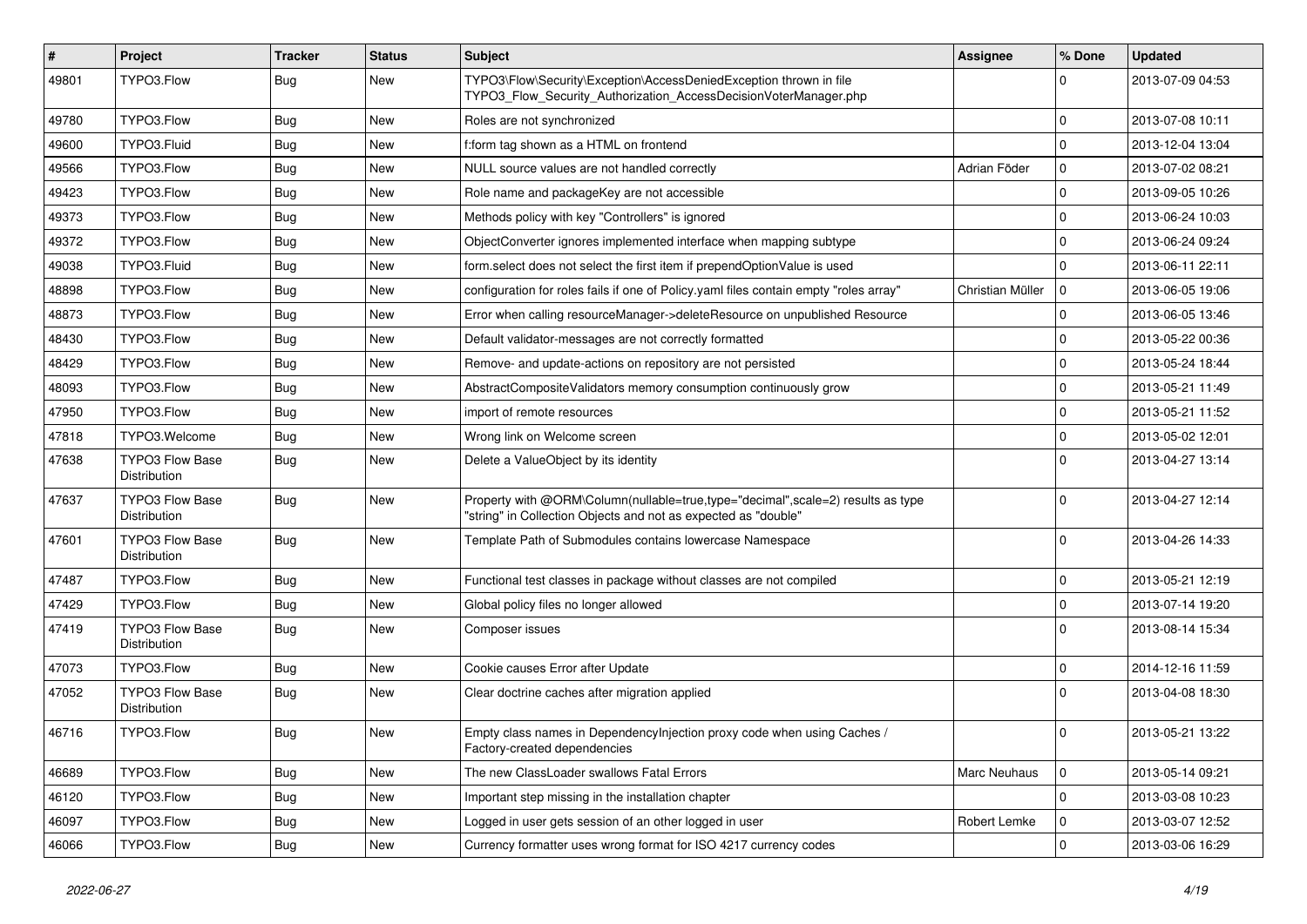| $\vert$ # | Project                                | <b>Tracker</b> | <b>Status</b> | Subject                                                                                | <b>Assignee</b> | % Done      | <b>Updated</b>   |
|-----------|----------------------------------------|----------------|---------------|----------------------------------------------------------------------------------------|-----------------|-------------|------------------|
| 46010     | TYPO3.Flow                             | Bug            | New           | Generating a DiscriminatorMap with base class in different namespace does not work     |                 | 0           | 2013-03-04 12:30 |
| 45917     | TYPO3.Flow                             | <b>Bug</b>     | New           | RoutePartHandler transliteration must be improved                                      |                 | $\mathbf 0$ | 2014-02-17 09:13 |
| 45669     | TYPO3.Flow                             | <b>Bug</b>     | New           | PersistentObjectConverter does not convert ValueObjects by identity                    |                 | $\mathbf 0$ | 2013-02-20 17:59 |
| 45640     | TYPO3.Flow                             | Bug            | New           | Every relation is set to cascade=all if the related entity is no aggregate root        |                 | $\mathbf 0$ | 2013-02-20 15:31 |
| 45623     | TYPO3.Flow                             | <b>Bug</b>     | New           | SQL error when calling TYPO3.Blog Setup controller                                     |                 | 0           | 2013-02-21 12:16 |
| 45611     | TYPO3.Flow                             | <b>Bug</b>     | New           | Destruction of session after logout should be configurable                             |                 | $\pmb{0}$   | 2013-02-19 16:41 |
| 45386     | TYPO3.Flow                             | Bug            | New           | Package::buildArrayOfClassFiles tries to determine class names from file paths         |                 | $\mathbf 0$ | 2013-02-11 19:54 |
| 45384     | TYPO3.Fluid                            | <b>Bug</b>     | New           | Persisted entity object in widget-configuration cannot be deserialized (after reload)  |                 | 0           | 2013-08-14 15:35 |
| 45272     | TYPO3.Flow                             | <b>Bug</b>     | New           | Related Value Objects get deleted by default cascading                                 |                 | $\mathbf 0$ | 2013-02-08 13:50 |
| 45249     | TYPO3.Flow                             | <b>Bug</b>     | New           | Update composer project-create command listing                                         |                 | 0           | 2013-02-07 15:17 |
| 45041     | TYPO3.Flow                             | <b>Bug</b>     | New           | Set file permissions doesnt work                                                       |                 | $\pmb{0}$   | 2013-08-14 15:35 |
| 44684     | <b>TYPO3 Flow Base</b><br>Distribution | <b>Bug</b>     | New           | Authorization header redirect in .htaccess strips the Basic-prefix                     |                 | $\mathbf 0$ | 2014-09-16 23:41 |
| 44361     | TYPO3.Flow                             | <b>Bug</b>     | New           | TYPO3\Flow\I18n\Formatter\DatetimeFormatter - caching DATETIME type                    |                 | 0           | 2013-08-14 15:35 |
| 44244     | TYPO3.Flow                             | <b>Bug</b>     | New           | defaultOrderings aren't applied on related objects                                     |                 | $\mathbf 0$ | 2013-01-09 18:41 |
| 44186     | TYPO3.Flow                             | Bug            | New           | Request does not accept custom Content-Type                                            |                 | 0           | 2013-08-14 15:35 |
| 44185     | TYPO3.Flow                             | <b>Bug</b>     | New           | XML body always need a root node                                                       |                 | 0           | 2013-08-14 15:35 |
| 44184     | TYPO3.Flow                             | <b>Bug</b>     | New           | Request arguments are not merged correctly for single object actions                   |                 | 0           | 2013-08-14 15:35 |
| 44148     | TYPO3.Flow                             | <b>Bug</b>     | New           | Documentation for executeCommand() needs clarification                                 |                 | $\pmb{0}$   | 2013-08-14 15:35 |
| 43967     | TYPO3.Flow                             | <b>Bug</b>     | New           | Error in evaluating orphanRemoval in Flow Annotation driver                            |                 | $\mathbf 0$ | 2013-01-03 11:00 |
| 43947     | TYPO3.Flow                             | <b>Bug</b>     | <b>New</b>    | Redirect to login after Session timeout                                                |                 | $\mathbf 0$ | 2012-12-13 12:35 |
| 43541     | TYPO3.Flow                             | Bug            | New           | Incomplete classes path detection for PSR-0                                            |                 | $\mathbf 0$ | 2013-08-14 15:35 |
| 42606     | TYPO3.Flow                             | <b>Bug</b>     | New           | Content Security with nested objects                                                   |                 | 0           | 2012-12-13 12:35 |
| 42520     | TYPO3.Flow                             | <b>Bug</b>     | New           | Cache must be flushed globally for package state changes                               |                 | $\mathbf 0$ | 2015-02-25 17:45 |
| 42101     | TYPO3.Flow                             | Bug            | New           | Proxyclasses are not rebuild in Development context unless cache is empty              |                 | 0           | 2013-08-14 15:35 |
| 41496     | TYPO3.Flow                             | <b>Bug</b>     | New           | Upload identical Resources, deleting fails                                             |                 | 0           | 2012-10-01 17:57 |
| 41148     | TYPO3.Flow                             | Bug            | New           | Converting of ValueObjects                                                             |                 | 0           | 2012-12-13 12:35 |
| 40283     | TYPO3.Flow                             | Bug            | New           | New constructor in grandparent class not called                                        |                 | $\mathbf 0$ | 2012-12-13 12:35 |
| 40064     | TYPO3.Fluid                            | <b>Bug</b>     | New           | Multiselect is not getting persisted                                                   |                 | $\pmb{0}$   | 2014-03-27 22:12 |
| 39990     | TYPO3.Fluid                            | <b>Bug</b>     | New           | Same form twice in one template: hidden fields for empty values are only rendered once |                 | 0           | 2012-08-20 11:21 |
| 39791     | TYPO3.Flow                             | <b>Bug</b>     | New           | Reflection data of old aspect is not removed                                           |                 | 0           | 2013-08-14 15:40 |
| 39674     | TYPO3.Flow                             | <b>Bug</b>     | New           | TYPO3\FLOW3\var_dump behaves weird in controller actions doing return                  |                 | $\mathsf 0$ | 2012-08-10 10:09 |
| 39414     | TYPO3.Flow                             | Bug            | New           | Security Documentation                                                                 |                 | $\mathbf 0$ | 2012-12-15 21:41 |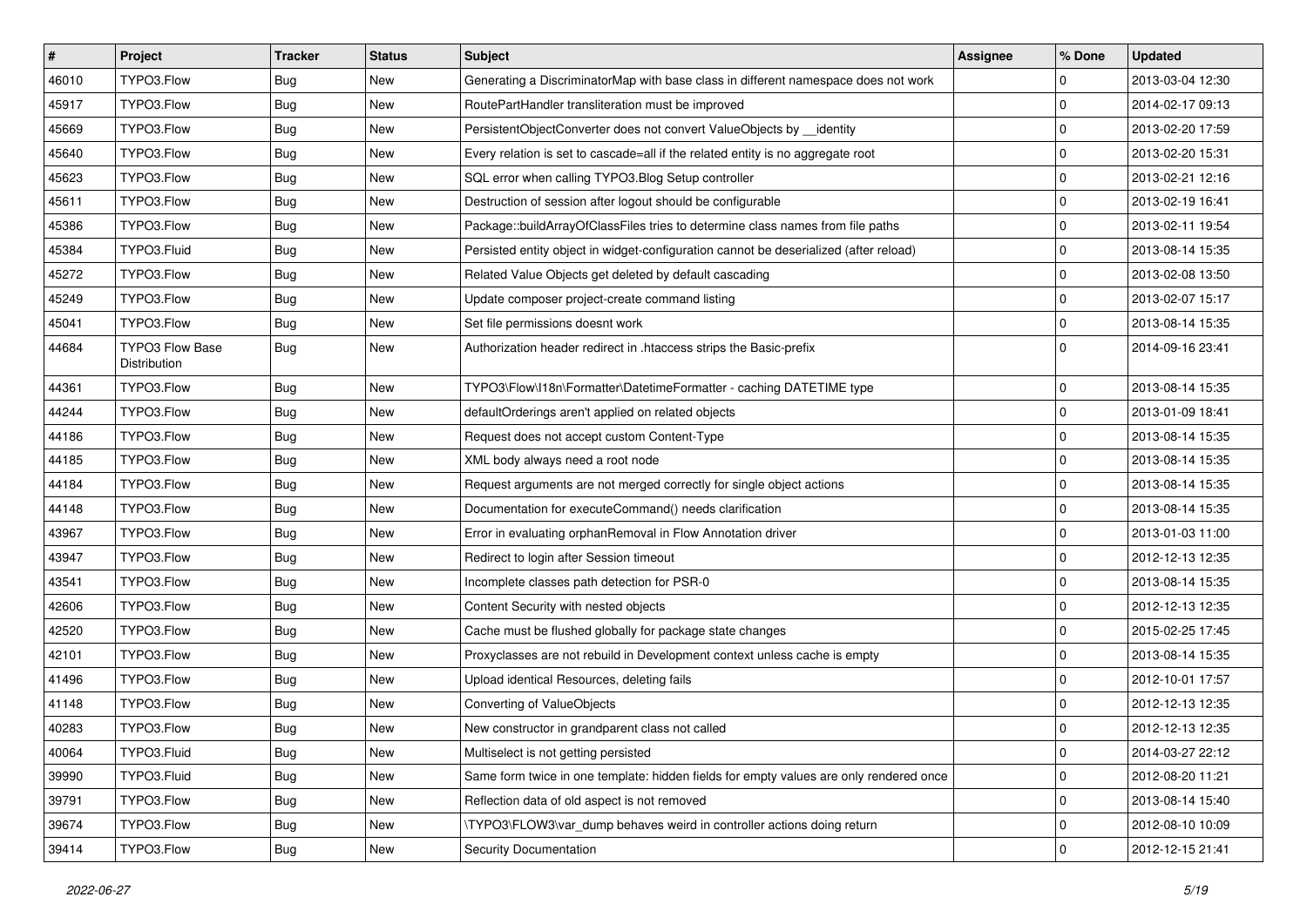| #     | Project     | <b>Tracker</b> | <b>Status</b> | Subject                                                                                              | <b>Assignee</b>        | % Done      | <b>Updated</b>   |
|-------|-------------|----------------|---------------|------------------------------------------------------------------------------------------------------|------------------------|-------------|------------------|
| 39096 | TYPO3.Flow  | Bug            | New           | Unnecessary compile invoked in non production context?                                               |                        | $\Omega$    | 2013-08-14 15:35 |
| 38980 | TYPO3.Flow  | Bug            | <b>New</b>    | ActionController: behavior of required arguments is not consistent                                   |                        | $\Omega$    | 2014-05-27 14:14 |
| 38459 | TYPO3.Eel   | Bug            | New           | Accessing a not present property/method should error verbosely                                       | Sebastian<br>Kurfuerst | $\Omega$    | 2012-08-07 17:06 |
| 38369 | TYPO3.Fluid | Bug            | <b>New</b>    | Resource ViewHelpers should not fall back to request package                                         |                        | $\Omega$    | 2012-06-25 15:55 |
| 37619 | TYPO3.Fluid | <b>Bug</b>     | New           | Fatal Error when using variable in name attribute of Section ViewHelper                              |                        | $\Omega$    | 2012-05-30 23:17 |
| 37571 | TYPO3.Flow  | Bug            | <b>New</b>    | Inherited proxies fail when implementing clone                                                       |                        | $\Omega$    | 2012-06-04 12:15 |
| 37564 | TYPO3.Flow  | <b>Bug</b>     | New           | Validation of Parent Object containing properties of type ManyToOne and ManyToMany<br>to same Target |                        | $\Omega$    | 2012-05-29 11:55 |
| 37473 | TYPO3.Flow  | Bug            | <b>New</b>    | Subsequent Exceptions related to Doctrine Entity Manager makes it snap shut                          |                        | $\Omega$    | 2012-10-25 10:29 |
| 37316 | TYPO3.Flow  | Bug            | New           | Use findBestMatchingLocale instead of getDefaultLocale?                                              |                        | $\mathbf 0$ | 2012-05-20 09:35 |
| 36804 | TYPO3.Flow  | Bug            | <b>New</b>    | Orphaned entities within aggregates are not removed                                                  |                        | $\Omega$    | 2012-05-03 11:54 |
| 36655 | TYPO3.Fluid | Bug            | <b>New</b>    | Pagination Links                                                                                     |                        | $\Omega$    | 2012-06-23 22:18 |
| 36634 | TYPO3.Flow  | Bug            | New           | Reconstituted entities do not have their properties set when initializeObject() is called            |                        | $\Omega$    | 2012-04-26 21:28 |
| 36633 | TYPO3.Flow  | Bug            | <b>New</b>    | Reconstituted entities should not have the FLOW3_Persistence_clone property set                      |                        | $\Omega$    | 2012-04-26 21:24 |
| 36508 | TYPO3.Flow  | Bug            | New           | AuthenticationProvider Request Patterns                                                              |                        | $\Omega$    | 2012-04-24 12:39 |
| 36495 | TYPO3.Flow  | Bug            | <b>New</b>    | HTTP Response is sent before persistence preventing Exceptions to be displayed on<br>redirect        |                        | $\Omega$    | 2012-04-24 00:28 |
| 35831 | TYPO3.Flow  | Bug            | <b>New</b>    | Deleting or unpublishing of a resource deletes all published symlinks<br>(Web/_Resources/Persistent) |                        | $\Omega$    | 2012-04-11 09:31 |
| 35720 | TYPO3.Flow  | Bug            | <b>New</b>    | Access denied Exception for widget links to actions with a policy                                    |                        | $\Omega$    | 2012-10-25 14:08 |
| 35083 | TYPO3.Flow  | Bug            | New           | involving Security Context in Widget's __wakeup situation leads to an exception                      |                        | $\Omega$    | 2012-03-21 13:06 |
| 34404 | TYPO3.Flow  | Bug            | <b>New</b>    | JsonView transformObject does not respect _descendAll configuration                                  |                        | $\Omega$    | 2012-02-29 01:12 |
| 33551 | TYPO3.Fluid | <b>Bug</b>     | New           | View helper values break out of a partial scope                                                      | Sebastian<br>Kurfuerst | $\Omega$    | 2013-06-05 14:41 |
| 33465 | TYPO3.Flow  | Bug            | <b>New</b>    | Some vital commands to recover the system fail when recovery is needed                               |                        | 0           | 2012-01-26 15:51 |
| 33293 | TYPO3.Flow  | Bug            | New           | Injection to private variable results in injection of the the wrong class                            |                        | $\Omega$    | 2012-01-18 16:41 |
| 33078 | TYPO3.Flow  | Bug            | <b>New</b>    | No Redirect to Login                                                                                 |                        | $\Omega$    | 2012-03-07 17:45 |
| 33055 | TYPO3.Flow  | Bug            | <b>New</b>    | AccessDeniedException instead of WebRedirect                                                         |                        | $\Omega$    | 2014-04-17 15:54 |
| 32869 | TYPO3.Flow  | Bug            | New           | Security config tokenClass doesnt throw exception if not found the class                             |                        | $\bf{0}$    | 2012-03-19 10:53 |
| 32105 | TYPO3.Flow  | <b>Bug</b>     | New           | IgnoreValidation ignored if ACL is set for this controller action                                    |                        | 0           | 2011-11-26 11:22 |
| 31210 | TYPO3.Flow  | <b>Bug</b>     | New           | constructor of proxy class not compatible with interfaces defening a constructor                     |                        | $\mathbf 0$ | 2011-11-07 22:02 |
| 31002 | TYPO3.Flow  | <b>Bug</b>     | New           | Generated __sleep method handles static properties as members.                                       |                        | $\mathbf 0$ | 2011-10-21 13:20 |
| 30425 | TYPO3.Flow  | <b>Bug</b>     | New           | New methods are not updated in Policies during Development                                           |                        | 0           | 2011-10-21 13:20 |
| 30424 | TYPO3.Flow  | Bug            | New           | Forward object arguments with changes                                                                |                        | $\pmb{0}$   | 2011-10-21 13:20 |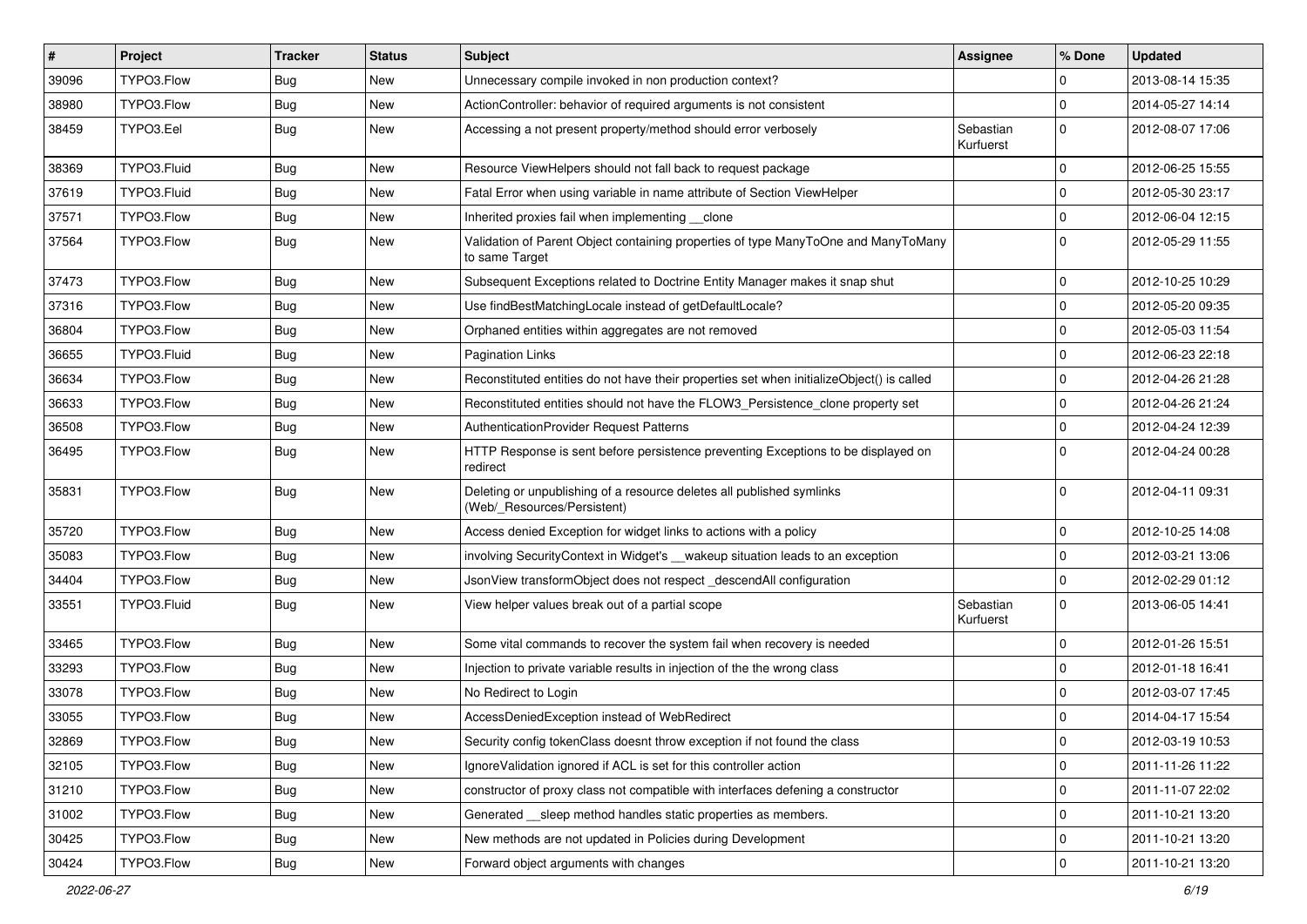| $\sharp$ | Project                                | <b>Tracker</b> | <b>Status</b> | Subject                                                                                                                                                 | Assignee               | % Done       | <b>Updated</b>   |
|----------|----------------------------------------|----------------|---------------|---------------------------------------------------------------------------------------------------------------------------------------------------------|------------------------|--------------|------------------|
| 29425    | TYPO3.Flow                             | Bug            | New           | Deletion of a blog post with resources fails with FK constraint error                                                                                   |                        | $\Omega$     | 2011-10-21 13:20 |
| 29405    | TYPO3.Flow                             | Bug            | New           | When storing a new entity inside the session, it will be fully serialized instead of just the<br>reference being stored                                 |                        | <sup>0</sup> | 2013-04-04 11:34 |
| 28554    | TYPO3.Fluid                            | Bug            | New           | (v4) implement feature flag to disable caching                                                                                                          |                        | $\Omega$     | 2011-10-21 13:37 |
| 28553    | TYPO3.Fluid                            | Bug            | <b>New</b>    | improve XHProf test setup                                                                                                                               |                        | $\Omega$     | 2011-10-21 13:37 |
| 28552    | TYPO3.Fluid                            | Bug            | New           | (v5) write ViewHelper test for compiled run; adjust functional test to do two passes<br>(uncached & cached)                                             |                        | $\Omega$     | 2011-10-21 13:37 |
| 28550    | TYPO3.Fluid                            | Bug            | New           | (v4) make widgets cacheable, i.e. not implement childnodeaccess interface                                                                               |                        | $\mathbf 0$  | 2011-10-21 13:37 |
| 28549    | TYPO3.Fluid                            | Bug            | New           | make widgets cacheable, i.e. not implement childnodeaccess interface                                                                                    |                        | $\Omega$     | 2011-10-21 13:37 |
| 27607    | TYPO3.Fluid                            | <b>Bug</b>     | New           | Make Fluid comparisons work when first element is STRING, second is NULL.                                                                               |                        | $\Omega$     | 2012-03-12 19:18 |
| 27045    | TYPO3.Flow                             | Bug            | New           | Introduced properties are not available in the reflection service during a compile run                                                                  |                        | $\Omega$     | 2013-12-07 11:14 |
| 25988    | TYPO3.Flow                             | Bug            | New           | Useless proxies are built for some classes                                                                                                              |                        | $\Omega$     | 2011-10-21 13:20 |
| 13045    | TYPO3.Fluid                            | Bug            | New           | Entity decode of strings are different between if-conditions and output of variable                                                                     |                        | $\Omega$     | 2011-10-21 13:37 |
| 12863    | TYPO3.Fluid                            | Bug            | New           | Attributes of a viewhelper can't contain a '-'                                                                                                          | Sebastian<br>Kurfuerst | $\mathbf 0$  | 2011-10-21 13:37 |
| 10678    | TYPO3.Flow                             | Bug            | New           | ReflectionService doesn't reflect methods of child classes correctly when they get<br>reflected before their parent class in the initialization process |                        | $\Omega$     | 2011-10-21 13:20 |
| 8648     | TYPO3.Fluid                            | Bug            | New           | format.crop ViewHelper should support all features of the crop stdWrap function                                                                         |                        | $\Omega$     | 2011-10-21 13:37 |
| 3481     | TYPO3.Fluid                            | Bug            | New           | Use ViewHelperVariableContainer in PostParseFacet                                                                                                       |                        | $\Omega$     | 2011-10-21 13:37 |
| 2974     | TYPO3.Flow                             | Bug            | New           | Aspect / Proxy Cache is not emptied automatically if an interface used for introduction<br>was modified                                                 | Robert Lemke           | $\mathbf 0$  | 2011-10-21 13:20 |
| 41843    | <b>TYPO3 Flow Base</b><br>Distribution | Bug            | New           | Composer and rename issues (umbrella issue)                                                                                                             |                        | 60           | 2013-01-15 17:19 |
| 58975    | TYPO3.Flow                             | Bug            | New           | Fix command for Linux in Qucikstart documentation                                                                                                       |                        | 100          | 2014-05-21 19:47 |
| 30937    | TYPO3.Fluid                            | Bug            | New           | CropViewHelper stringToTruncate can't be supplied so it can't be easily extended                                                                        |                        | 100          | 2011-10-21 13:37 |
| 64842    | TYPO3.Flow                             | Feature        | New           | Validation of Property should also happen before Property Mapping.                                                                                      |                        | 0            | 2015-02-04 10:35 |
| 62346    | TYPO3.Fluid                            | Feature        | New           | f:comment should have high precende                                                                                                                     |                        | $\Omega$     | 2014-10-20 11:33 |
| 60271    | TYPO3.Fluid                            | Feature        | New           | Paginate viewhelper, should also support arrays                                                                                                         |                        | $\Omega$     | 2014-07-11 13:19 |
| 60181    | TYPO3.Fluid                            | Feature        | New           | Caching mechanism for Fluid Views/Templates                                                                                                             |                        | $\Omega$     | 2014-07-08 13:18 |
| 60003    | TYPO3.Fluid                            | Feature        | New           | Add required-Attribute to f:form.password                                                                                                               |                        | $\Omega$     | 2014-06-30 16:53 |
| 59244    | TYPO3.Flow                             | Feature        | New           | Message or Container needs context                                                                                                                      |                        | $\mathbf 0$  | 2014-05-31 11:47 |
| 58622    | TYPO3.Flow                             | Feature        | New           | Clearer Exception: Array to string conversion                                                                                                           |                        | $\mathbf 0$  | 2016-06-13 18:15 |
| 57763    | TYPO3.Flow                             | Feature        | New           | Allow controller / package / action as params in<br>\TYPO3\Fluid\ViewHelpers\Form\ButtonViewHelper                                                      |                        | $\Omega$     | 2014-04-09 12:43 |
| 56916    | TYPO3.Flow                             | Feature        | New           | Support PATCH request method as of RFC5789                                                                                                              |                        | $\mathbf 0$  | 2014-03-14 16:50 |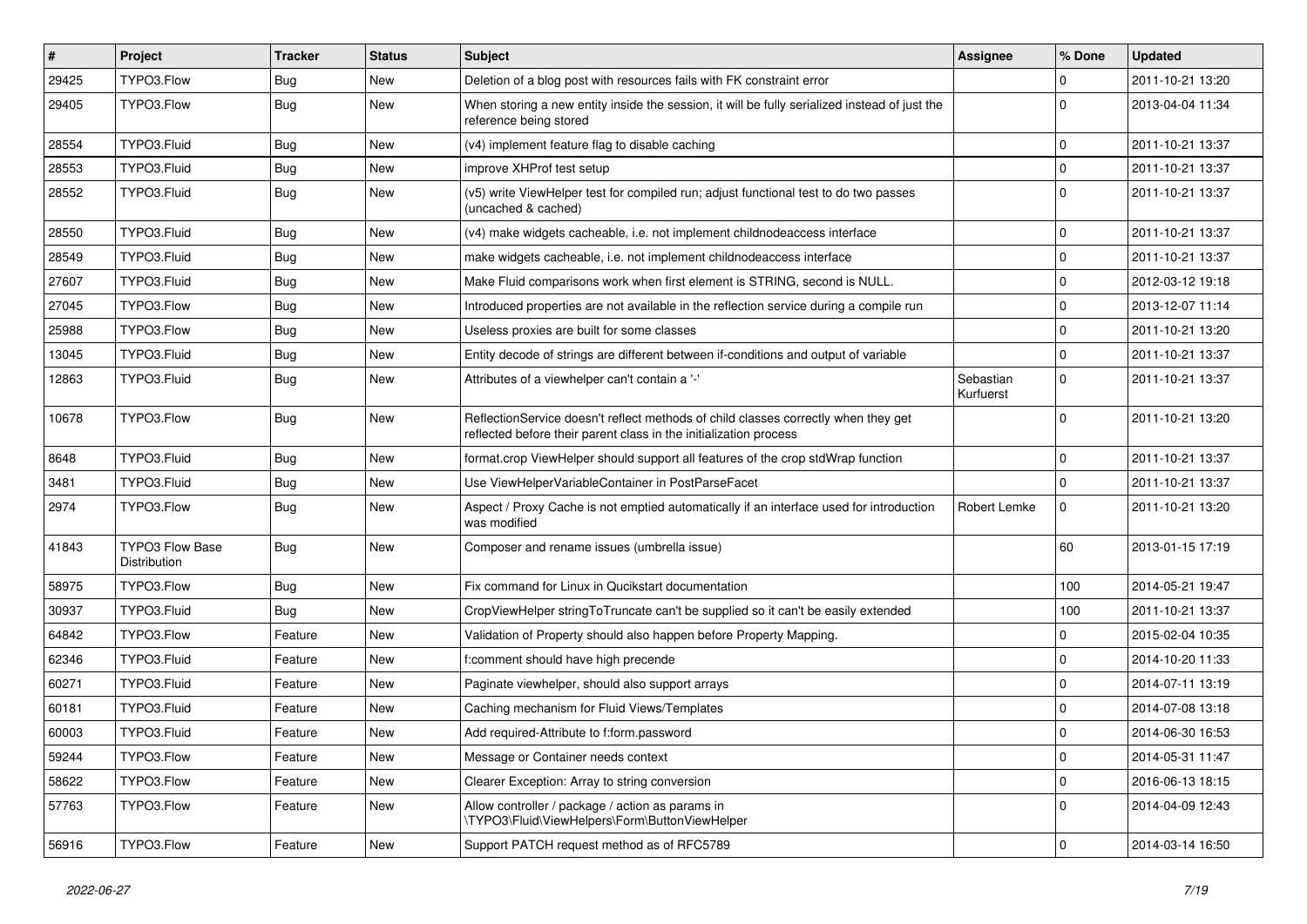| #     | Project         | <b>Tracker</b> | <b>Status</b> | Subject                                                                                               | <b>Assignee</b>       | % Done       | <b>Updated</b>   |
|-------|-----------------|----------------|---------------|-------------------------------------------------------------------------------------------------------|-----------------------|--------------|------------------|
| 56744 | TYPO3.Flow      | Feature        | New           | stay logged in                                                                                        |                       | $\mathbf 0$  | 2014-03-27 12:17 |
| 56639 | TYPO3.Flow      | Feature        | <b>New</b>    | Implement "getPrivateStorageUriByResource()" for recieving (image-) file URIs                         | Robert Lemke          | $\mathbf 0$  | 2014-03-07 10:06 |
| 56556 | TYPO3.Flow      | Feature        | New           | support has Property and is Property                                                                  |                       | $\mathbf{0}$ | 2014-04-08 00:34 |
| 56486 | TYPO3.Flow      | Feature        | New           | Optimize the ObjectManager for performance                                                            |                       | $\mathbf{0}$ | 2014-03-04 17:33 |
| 56036 | TYPO3.Flow      | Feature        | New           | Optimize autoloading                                                                                  |                       | $\mathbf 0$  | 2014-03-03 11:15 |
| 55870 | TYPO3.Flow      | Feature        | New           | Enhance f:form.textfield or add a f:form.datefield VH with enhanced validation and<br>propertymapping | Christian Müller      | $\Omega$     | 2014-04-15 12:32 |
| 55831 | TYPO3.Flow      | Feature        | New           | Different scenarios for session settings                                                              |                       | $\mathbf{0}$ | 2014-02-10 11:21 |
| 55719 | TYPO3.Flow      | Feature        | New           | Support additional Resource Folders                                                                   |                       | $\mathbf 0$  | 2014-02-06 11:38 |
| 55199 | TYPO3.Flow      | Feature        | New           | Avoid Buffering of Shell output                                                                       |                       | $\mathbf 0$  | 2014-03-31 12:34 |
| 53971 | TYPO3.Kickstart | Feature        | New           | Login functionality                                                                                   |                       | $\mathbf{0}$ | 2013-12-16 10:39 |
| 53177 | TYPO3.Flow      | Feature        | New           | entity resource policy value support for `this`                                                       |                       | $\mathbf{0}$ | 2014-05-20 09:22 |
| 52590 | TYPO3.Flow      | Feature        | New           | Provide a way to get the Doctrine QueryBuilder                                                        |                       | $\mathbf 0$  | 2013-10-11 10:39 |
| 51459 | TYPO3.Flow      | Feature        | New           | Allow catching of particular exceptions on property mapping                                           |                       | $\mathbf 0$  | 2013-10-22 13:44 |
| 51277 | TYPO3.Fluid     | Feature        | New           | ViewHelper context should be aware of actual file occurrence                                          |                       | $\mathbf 0$  | 2013-08-23 08:43 |
| 51100 | TYPO3.Fluid     | Feature        | New           | Links with absolute URI should have the option of URI Scheme                                          |                       | $\mathbf 0$  | 2013-08-16 12:06 |
| 50901 | TYPO3.Flow      | Feature        | New           | @IgnoreValidation also for class fields                                                               |                       | $\mathbf{0}$ | 2014-02-21 10:01 |
| 50262 | TYPO3.Flow      | Feature        | New           | Add Keywords to composer Json                                                                         |                       | $\mathbf 0$  | 2013-07-21 22:49 |
| 49050 | TYPO3.Flow      | Feature        | New           | Allow Subqueries in QueryInterface                                                                    |                       | $\mathbf 0$  | 2013-06-12 10:43 |
| 49039 | TYPO3.Flow      | Feature        | <b>New</b>    | RFC: Use PSR-3 logger interface in Flow                                                               |                       | $\mathbf 0$  | 2013-07-10 15:19 |
| 48862 | TYPO3.Flow      | Feature        | New           | Possibility to exclude package from file monitoring                                                   |                       | $\mathbf 0$  | 2013-06-05 10:03 |
| 48409 | TYPO3.Flow      | Feature        | New           | Introduce new Annotation "Slot" for wiring signal and slots                                           |                       | $\mathbf 0$  | 2013-05-23 19:02 |
| 48355 | TYPO3.Fluid     | Feature        | New           | Assign output of viewhelper to template variable for further processing.                              |                       | $\mathbf 0$  | 2013-07-06 18:05 |
| 47951 | TYPO3.Flow      | Feature        | New           | Warn if persistence stack is not empty at the end of a get-request                                    |                       | $\mathbf 0$  | 2013-05-21 13:28 |
| 47456 | TYPO3.Flow      | Feature        | New           | ManyToOne and OneToOne Relations of Objects passed as Action Argument are<br>loaded automatically     |                       | $\Omega$     | 2013-08-28 15:11 |
| 47404 | TYPO3.Flow      | Feature        | New           | Add getters and setters methods for introduced properties                                             |                       | $\mathbf 0$  | 2013-05-21 13:28 |
| 47273 | TYPO3.Flow      | Feature        | <b>New</b>    | Support mapping properties with differing types for setter and property                               |                       | $\Omega$     | 2013-05-21 13:28 |
| 47075 | TYPO3.Flow      | Feature        | New           | Make Exception more meaningful                                                                        |                       | 0            | 2013-05-21 13:28 |
| 46910 | TYPO3.Flow      | Feature        | New           | Composer integration - PackageStates.php                                                              |                       | $\mathbf 0$  | 2013-05-21 13:28 |
| 46816 | TYPO3.Flow      | Feature        | New           | Add xcache cache backend                                                                              |                       | $\mathbf 0$  | 2013-05-21 13:28 |
| 46545 | TYPO3.Fluid     | Feature        | New           | Better support for arrays in options of SelectViewHelper                                              |                       | 0            | 2013-03-22 13:35 |
| 46371 | TYPO3.Flow      | Feature        | New           | Support compilation of static information in proxy classes                                            | Christopher<br>Hlubek | $\mathbf 0$  | 2013-03-16 21:26 |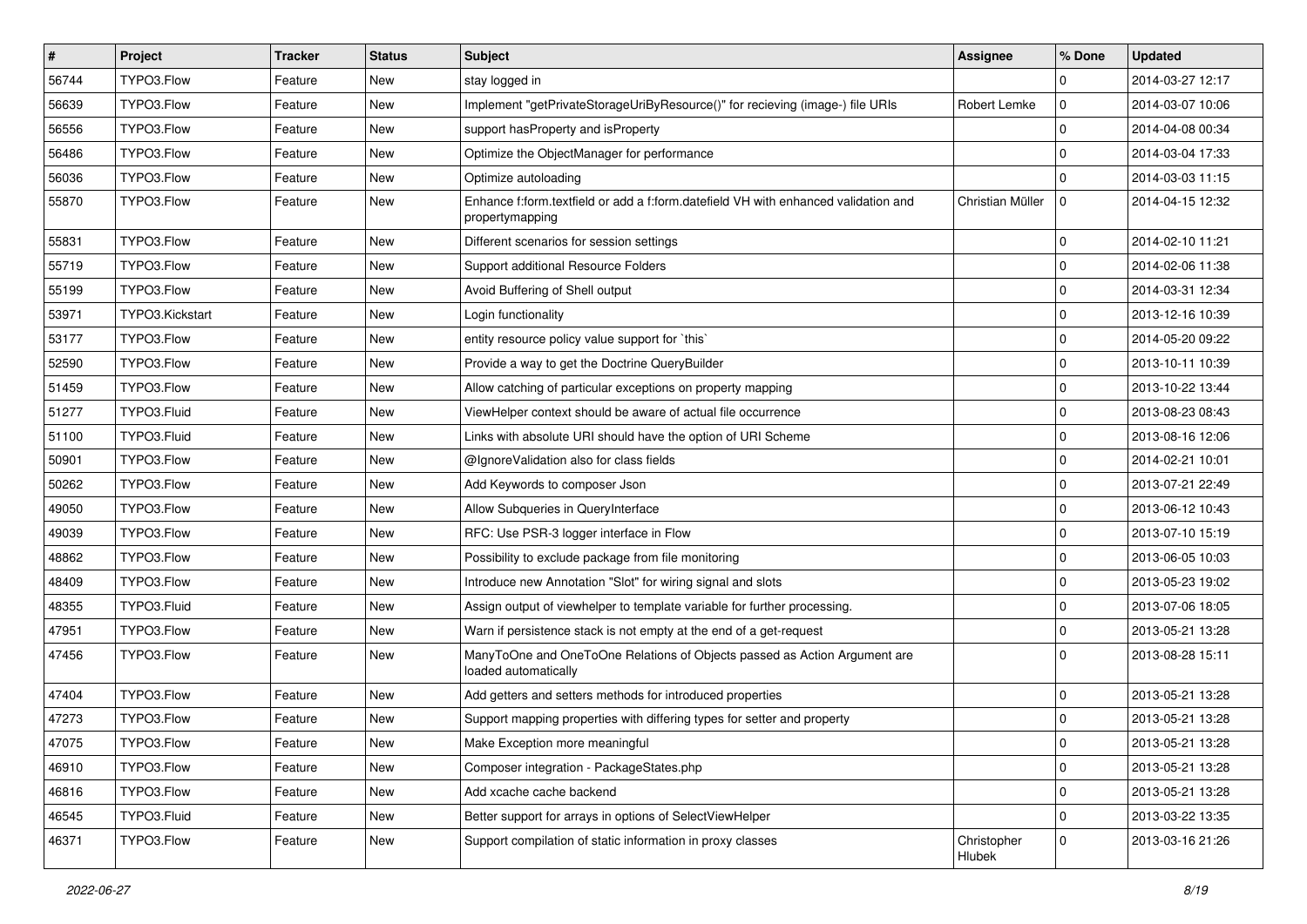| $\vert$ # | Project         | <b>Tracker</b> | <b>Status</b> | Subject                                                                                       | <b>Assignee</b>       | % Done       | <b>Updated</b>   |
|-----------|-----------------|----------------|---------------|-----------------------------------------------------------------------------------------------|-----------------------|--------------|------------------|
| 46318     | TYPO3.Flow      | Feature        | New           | [caching framework] Extend cache interface to handle multiple entries                         |                       | $\mathbf 0$  | 2013-03-15 12:19 |
| 46216     | TYPO3.Flow      | Feature        | New           | Add wincache cache backend                                                                    |                       | $\mathbf 0$  | 2013-03-12 20:55 |
| 46063     | TYPO3.Flow      | Feature        | New           | Implement username password provider with "remember me" persistent cookie                     | Christopher<br>Hlubek | $\Omega$     | 2014-09-23 00:26 |
| 46050     | TYPO3.Flow      | Feature        | <b>New</b>    | To decouple log file writing at Logger->logException                                          |                       | $\mathbf 0$  | 2013-03-05 21:43 |
| 45409     | TYPO3.Flow      | Feature        | New           | Support validation of abstract nested properties                                              |                       | $\mathbf 0$  | 2013-05-21 13:28 |
| 45153     | TYPO3.Fluid     | Feature        | New           | f:be.menus.actionMenuItem - Detection of the current select option is insufficient            |                       | $\mathbf 0$  | 2013-02-04 23:17 |
| 45103     | TYPO3.Flow      | Feature        | New           | Make static resource URI generation available outside of Fluid                                |                       | $\mathbf 0$  | 2013-02-03 13:16 |
| 44891     | TYPO3.Flow      | Feature        | New           | Routes should be able to enforce http/https protocol                                          |                       | $\mathbf{0}$ | 2014-05-14 19:55 |
| 44738     | TYPO3.Flow      | Feature        | <b>New</b>    | Re-Validation of argument's custom validators                                                 |                       | $\mathbf 0$  | 2013-01-23 09:19 |
| 44563     | TYPO3.Flow      | Feature        | New           | Logged in users via HTTP Basic always get re-authenticated                                    |                       | $\mathbf{0}$ | 2013-01-16 11:28 |
| 44123     | TYPO3.Flow      | Feature        | New           | Make the "Flow requires the PHP setting "date.timezone"" error more beautiful                 |                       | $\mathbf{0}$ | 2013-12-25 01:55 |
| 43841     | TYPO3.Flow      | Feature        | New           | Add package support to validation errors                                                      |                       | $\mathbf{0}$ | 2012-12-10 16:20 |
| 43572     | TYPO3.Flow      | Feature        | New           | Uri should support manipulation of query arguments                                            |                       | $\mathbf{0}$ | 2012-12-04 09:55 |
| 42397     | TYPO3.Fluid     | Feature        | New           | Missing viewhelper for general links                                                          |                       | $\mathbf 0$  | 2012-10-25 19:20 |
| 41420     | TYPO3.Flow      | Feature        | New           | Support entity versioning                                                                     |                       | $\mathbf{0}$ | 2012-09-27 14:11 |
| 40081     | TYPO3.Fluid     | Feature        | New           | Allow assigned variables as keys in arrays                                                    |                       | $\mathbf{0}$ | 2013-10-02 09:38 |
| 39936     | TYPO3.Fluid     | Feature        | New           | registerTagAttribute should handle default values                                             |                       | $\mathbf{0}$ | 2013-01-21 23:29 |
| 39790     | TYPO3.Kickstart | Feature        | New           | Allow forward slashes where backslashes need to be specified                                  |                       | $\mathbf{0}$ | 2012-08-14 09:28 |
| 39788     | TYPO3.Flow      | Feature        | <b>New</b>    | RFC: Repository based NotExistsValidator                                                      |                       | $\mathbf{0}$ | 2012-08-14 16:14 |
| 39088     | TYPO3.Flow      | Feature        | New           | Add a sgnalslot before compilation                                                            |                       | $\mathbf{0}$ | 2012-12-11 10:30 |
| 38379     | TYPO3.Eel       | Feature        | New           | Implement a Eel-ViewHelper                                                                    |                       | $\mathbf{0}$ | 2013-04-08 11:03 |
| 38222     | TYPO3.Flow      | Feature        | New           | Step execution signals with concrete name                                                     |                       | $\mathbf 0$  | 2013-02-21 16:39 |
| 38130     | TYPO3.Fluid     | Feature        | New           | Checkboxes and multiple select fields should have an assignable default value                 |                       | $\mathbf{0}$ | 2012-06-17 09:54 |
| 38065     | TYPO3.Flow      | Feature        | New           | Implement content security for DQL queries                                                    | Andreas<br>Förthner   | $\Omega$     | 2013-05-21 13:28 |
| 37885     | TYPO3.Flow      | Feature        | New           | Add CLI to show the object-configuration for a FLOW3 object-name                              | <b>Martin Ficzel</b>  | $\mathbf 0$  | 2013-05-21 13:28 |
| 37846     | TYPO3.Flow      | Feature        | New           | Should be able to declare more than one controllerObjectName per requestPatterns              |                       | $\mathbf 0$  | 2012-06-11 11:10 |
| 37279     | TYPO3.Flow      | Feature        | New           | <b>Request PropertyMapping</b>                                                                |                       | 0            | 2012-05-18 16:06 |
| 37095     | TYPO3.Fluid     | Feature        | New           | It should be possible to set a different template on a Fluid TemplateView inside an<br>action | Christopher<br>Hlubek | 0            | 2012-05-11 13:54 |
| 36955     | TYPO3.Flow      | Feature        | New           | Add type filter to var dump()                                                                 |                       | $\mathbf 0$  | 2012-05-08 16:39 |
| 36559     | TYPO3.Fluid     | Feature        | New           | New widget progress bar                                                                       |                       | l 0          | 2012-04-25 15:11 |
| 36510     | TYPO3.Flow      | Feature        | New           | Firewall Redirect?                                                                            |                       | 0            | 2012-04-24 12:57 |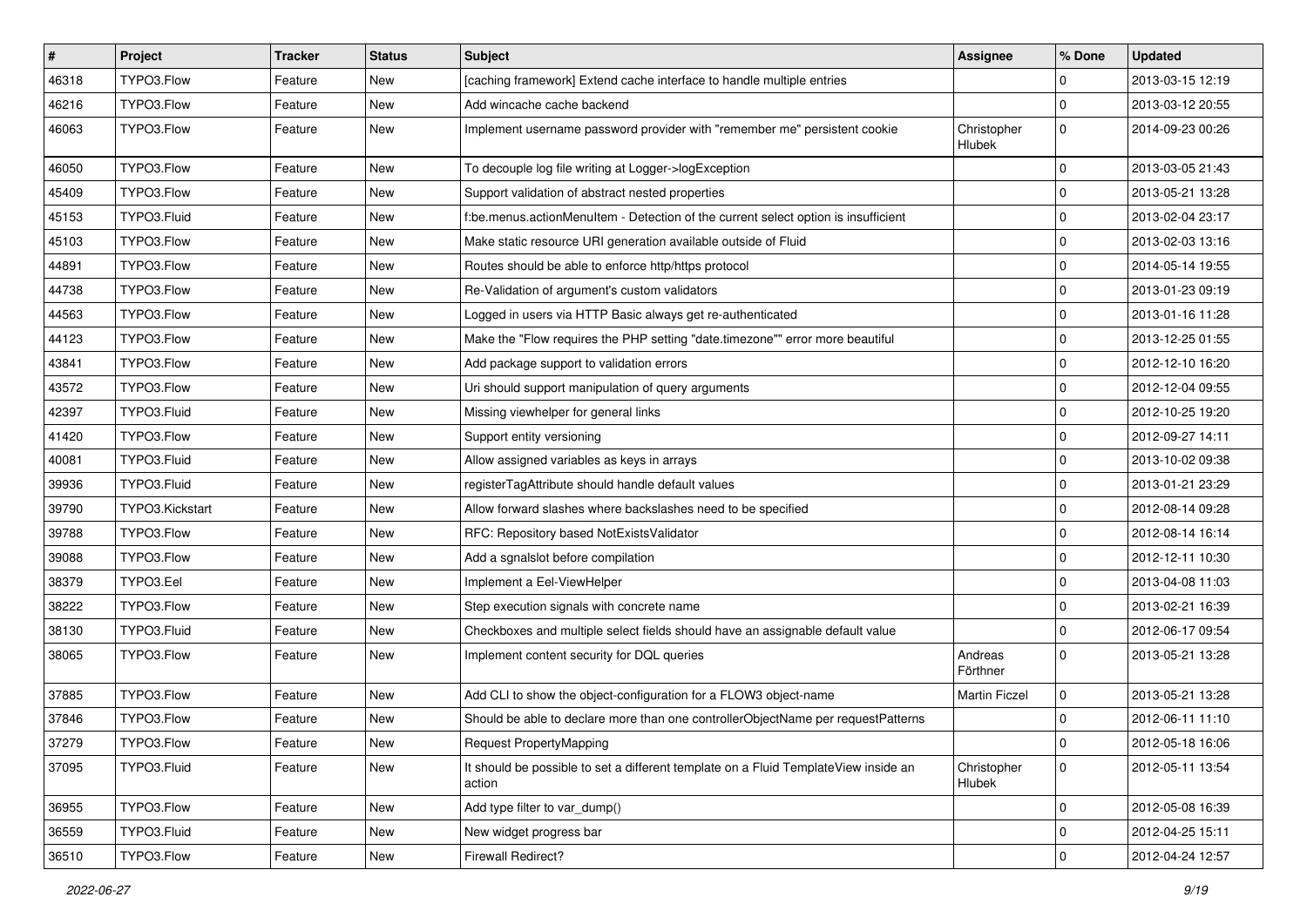| #     | Project                                | <b>Tracker</b> | <b>Status</b> | <b>Subject</b>                                                                 | <b>Assignee</b>     | % Done       | <b>Updated</b>   |
|-------|----------------------------------------|----------------|---------------|--------------------------------------------------------------------------------|---------------------|--------------|------------------|
| 36509 | TYPO3.Flow                             | Feature        | New           | redirectToUri to an uri with acl forces a 403 because of missing csrf token.   |                     | $\mathbf 0$  | 2012-04-24 12:44 |
| 36410 | TYPO3.Fluid                            | Feature        | <b>New</b>    | Allow templates to send arguments back to layout                               |                     | $\mathbf 0$  | 2012-08-13 11:46 |
| 35783 | TYPO3.Flow                             | Feature        | New           | Lifecycle method after property mapping                                        |                     | $\mathbf{0}$ | 2012-04-08 21:01 |
| 35781 | TYPO3.Flow                             | Feature        | New           | Model validation                                                               |                     | $\mathbf 0$  | 2012-04-08 17:06 |
| 35388 | TYPO3.Flow                             | Feature        | New           | Use the current package as default for translations within controllers         |                     | $\mathbf 0$  | 2013-12-03 23:12 |
| 34816 | TYPO3.Flow                             | Feature        | New           | Long text encryption                                                           |                     | $\mathbf{0}$ | 2012-03-14 08:33 |
| 34133 | TYPO3.Flow                             | Feature        | New           | RFC: Handle Semicolons in Path part of URIs as Scoped Path Parameters          |                     | $\mathbf 0$  | 2012-02-21 15:17 |
| 33710 | TYPO3.Flow                             | Feature        | New           | Configuration based on Domain                                                  |                     | $\mathbf 0$  | 2012-02-06 16:08 |
| 33587 | TYPO3.Flow                             | Feature        | New           | Automatically remove unused Resources                                          |                     | $\mathbf{0}$ | 2013-11-11 18:21 |
| 33215 | TYPO3.Fluid                            | Feature        | New           | RFC: Dynamic values in ObjectAccess paths                                      |                     | $\mathbf 0$  | 2016-04-15 09:26 |
| 33049 | TYPO3.Flow                             | Feature        | New           | Allow configuration of context without environment variable (needed for IIS)   |                     | $\mathbf{0}$ | 2012-03-07 20:51 |
| 33018 | TYPO3.Flow                             | Feature        | New           | Translator should support override of labels from other packages               |                     | $\mathbf{0}$ | 2012-01-06 13:05 |
| 32985 | TYPO3.Flow                             | Feature        | New           | Implement Processing Rules when merging numerically-indexed arrays             |                     | $\mathbf{0}$ | 2012-05-30 09:35 |
| 32294 | TYPO3.Flow                             | Feature        | New           | Lazy initialization of loggers                                                 |                     | $\mathbf{0}$ | 2011-12-05 10:29 |
| 31955 | TYPO3.Fluid                            | Feature        | New           | f:uri.widget                                                                   |                     | $\mathbf 0$  | 2011-11-22 12:27 |
| 31262 | TYPO3.Flow                             | Feature        | New           | Named arguments in Objects yaml for constructor arguments                      |                     | $\mathbf{0}$ | 2011-10-25 10:26 |
| 31261 | TYPO3.Flow                             | Feature        | New           | Virtual objects - generate proxy classes for interfaces                        |                     | $\mathbf{0}$ | 2011-10-25 10:23 |
| 30555 | TYPO3.Fluid                            | Feature        | New           | Make TagBuilder more extensible                                                |                     | $\mathbf 0$  | 2012-06-29 12:41 |
| 30428 | TYPO3.Flow                             | Feature        | New           | Cloning of request arguments                                                   |                     | $\mathbf{0}$ | 2011-09-29 13:26 |
| 30423 | TYPO3.Flow                             | Feature        | New           | Rendering template of other action without forward                             |                     | $\mathbf 0$  | 2013-01-21 14:03 |
| 30418 | TYPO3.Flow                             | Feature        | New           | Package bootstrapping following dependencies                                   |                     | $\mathbf{0}$ | 2011-10-21 13:38 |
| 30258 | TYPO3.Flow                             | Feature        | New           | Support optional package dependencies                                          |                     | $\mathbf{0}$ | 2011-09-24 18:34 |
| 29794 | TYPO3.Kickstart                        | Feature        | New           | Initialize collections in generated models                                     |                     | $\mathbf 0$  | 2011-09-14 23:23 |
| 29476 | TYPO3.Flow                             | Feature        | New           | Provider rendering time and query count for request                            |                     | $\mathbf{0}$ | 2011-09-05 09:22 |
| 28964 | <b>TYPO3 Flow Base</b><br>Distribution | Feature        | New           | Integrate Behat tool for BDD                                                   |                     | $\Omega$     | 2011-08-13 16:03 |
| 28231 | TYPO3.Flow                             | Feature        | <b>New</b>    | Allow output to STDERR for CLI Response                                        |                     | $\mathbf 0$  | 2011-07-15 13:32 |
| 28136 | TYPO3.Flow                             | Feature        | New           | HTTP Semantics for Transactions and more                                       |                     | $\mathbf 0$  | 2012-05-21 16:15 |
| 26767 | TYPO3.Flow                             | Feature        | New           | Reflection method to get a method return type and documentation                |                     | 0            | 2011-08-29 21:45 |
| 10472 | TYPO3.Fluid                            | Feature        | New           | Fluid Standalone distribution                                                  |                     | $\mathbf 0$  | 2012-10-16 15:17 |
| 9968  | TYPO3.Flow                             | Feature        | New           | Promote security publishing configuration automatically when persisting models | Andreas<br>Förthner | $\mathbf{0}$ | 2013-12-09 22:03 |
| 9537  | TYPO3.Flow                             | Feature        | New           | Query criterions should be able to compare whole objects                       |                     | $\mathbf 0$  | 2011-10-04 18:42 |
| 9514  | TYPO3.Fluid                            | Feature        | New           | Support explicit Array Arguments for ViewHelpers                               |                     | 0            | 2011-05-06 11:03 |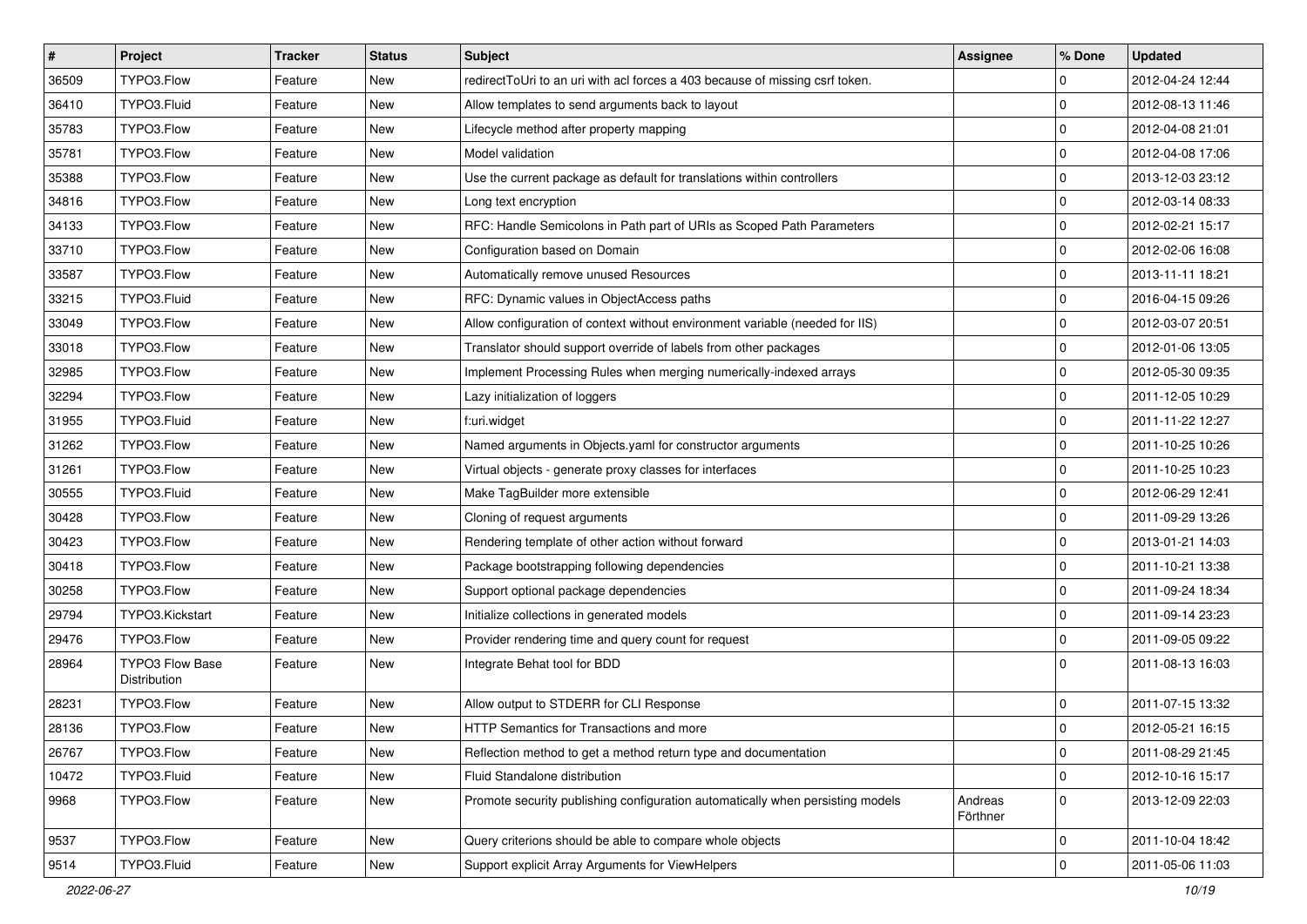| $\vert$ # | Project     | Tracker       | <b>Status</b> | Subject                                                                                                    | Assignee              | % Done         | <b>Updated</b>   |
|-----------|-------------|---------------|---------------|------------------------------------------------------------------------------------------------------------|-----------------------|----------------|------------------|
| 9313      | TYPO3.Flow  | Feature       | New           | Support for currencies                                                                                     |                       | 0              | 2011-12-15 17:44 |
| 8981      | TYPO3.Flow  | Feature       | New           | Security/Performance: Provide Webserver Configuration file for common webservers -<br>do not use .htaccess |                       | $\Omega$       | 2010-10-20 11:39 |
| 8464      | TYPO3.Flow  | Feature       | <b>New</b>    | Write settings using the ConfigurationManager                                                              |                       | $\Omega$       | 2011-12-15 17:06 |
| 8463      | TYPO3.Flow  | Feature       | <b>New</b>    | Check security policy for objects reconstituted in the session scope                                       |                       | $\overline{0}$ | 2010-10-20 11:39 |
| 8462      | TYPO3.Flow  | Feature       | New           | Check subobjects in query rewriting                                                                        |                       | $\Omega$       | 2010-10-20 11:39 |
| 7608      | TYPO3.Fluid | Feature       | <b>New</b>    | Configurable shorthand/object accessor delimiters                                                          |                       | $\Omega$       | 2013-11-07 14:08 |
| 6603      | TYPO3.Flow  | Feature       | New           | Provide a policy management API                                                                            | Andreas<br>Förthner   | $\overline{0}$ | 2010-10-20 11:39 |
| 6602      | TYPO3.Flow  | Feature       | New           | Implement after invocation handling                                                                        | Andreas<br>Förthner   | $\Omega$       | 2011-01-07 11:15 |
| 6178      | TYPO3.Flow  | Feature       | New           | Implement FileType and FileSize validators                                                                 |                       | $\Omega$       | 2010-10-20 11:39 |
| 5774      | TYPO3.Flow  | Feature       | <b>New</b>    | Package Manager should clear all cache entries tagged with %PACKAGE%                                       |                       | 0              | 2010-10-20 11:39 |
| 5442      | TYPO3.Flow  | Feature       | New           | Destroy session / logout user on deleting an account                                                       | Andreas<br>Förthner   | $\Omega$       | 2012-10-25 08:46 |
| 4704      | TYPO3.Fluid | Feature       | New           | Improve parsing exception messages                                                                         |                       | $\overline{0}$ | 2012-07-11 19:00 |
| 3728      | TYPO3.Flow  | Feature       | New           | Support arrays of objects as controller arguments                                                          |                       | $\Omega$       | 2013-11-16 17:34 |
| 3725      | TYPO3.Fluid | Feature       | <b>New</b>    | <b>CSS Engine</b>                                                                                          | Christian Müller      | $\Omega$       | 2014-04-03 13:24 |
| 3621      | TYPO3.Flow  | Feature       | New           | Implement dynamic firewall filter registration                                                             | Andreas<br>Förthner   | $\Omega$       | 2012-05-21 16:15 |
| 3619      | TYPO3.Flow  | Feature       | <b>New</b>    | Implement System Policy Support/System Security                                                            | Andreas<br>Förthner   | $\Omega$       | 2012-05-21 16:15 |
| 3587      | TYPO3.Flow  | Feature       | <b>New</b>    | Enforce validation rules for value objects already in constructor                                          |                       | $\mathbf 0$    | 2010-10-20 11:39 |
| 3580      | TYPO3.Flow  | Feature       | New           | Create an administration panel for the FLOW3 Development context                                           |                       | $\overline{0}$ | 2011-10-13 15:21 |
| 3153      | TYPO3.Flow  | Feature       | <b>New</b>    | Support of action based filter rules defined by annotation.                                                |                       | $\Omega$       | 2015-01-25 18:23 |
| 1907      | TYPO3.Fluid | Feature       | New           | Default values for view helpers based on context                                                           |                       | $\Omega$       | 2014-03-10 17:53 |
| 1856      | TYPO3.Flow  | Feature       | New           | The Package Manager checks dependencies between packages on each activation /<br>deactivation              | Christopher<br>Hlubek | $\Omega$       | 2010-10-20 11:39 |
| 1785      | TYPO3.Flow  | Feature       | <b>New</b>    | Automatic garbage collection for expired cache entries                                                     |                       | $\Omega$       | 2011-10-20 01:43 |
| 890       | TYPO3.Flow  | Feature       | New           | Add priority for advice chains                                                                             | Robert Lemke          | $\Omega$       | 2011-10-20 01:43 |
| 58579     | TYPO3.Flow  | Feature       | New           | Adding own environment constants to Flow                                                                   |                       | 50             | 2014-05-06 22:14 |
| 26745     | TYPO3.Flow  | Feature       | New           | MVC should know about entities lying in the session                                                        |                       | 100            | 2012-07-10 12:14 |
| 62292     | TYPO3.Flow  | Major Feature | New           | Support for entity translation                                                                             |                       | $\overline{0}$ | 2014-10-17 03:18 |
| 58184     | TYPO3.Flow  | Major Feature | New           | HTTP request argument building for different use cases                                                     |                       | 0              | 2014-04-25 11:30 |
| 56602     | TYPO3.Flow  | Major Feature | New           | Handling Of Multi Identity Entities                                                                        |                       | l 0            | 2014-04-09 13:10 |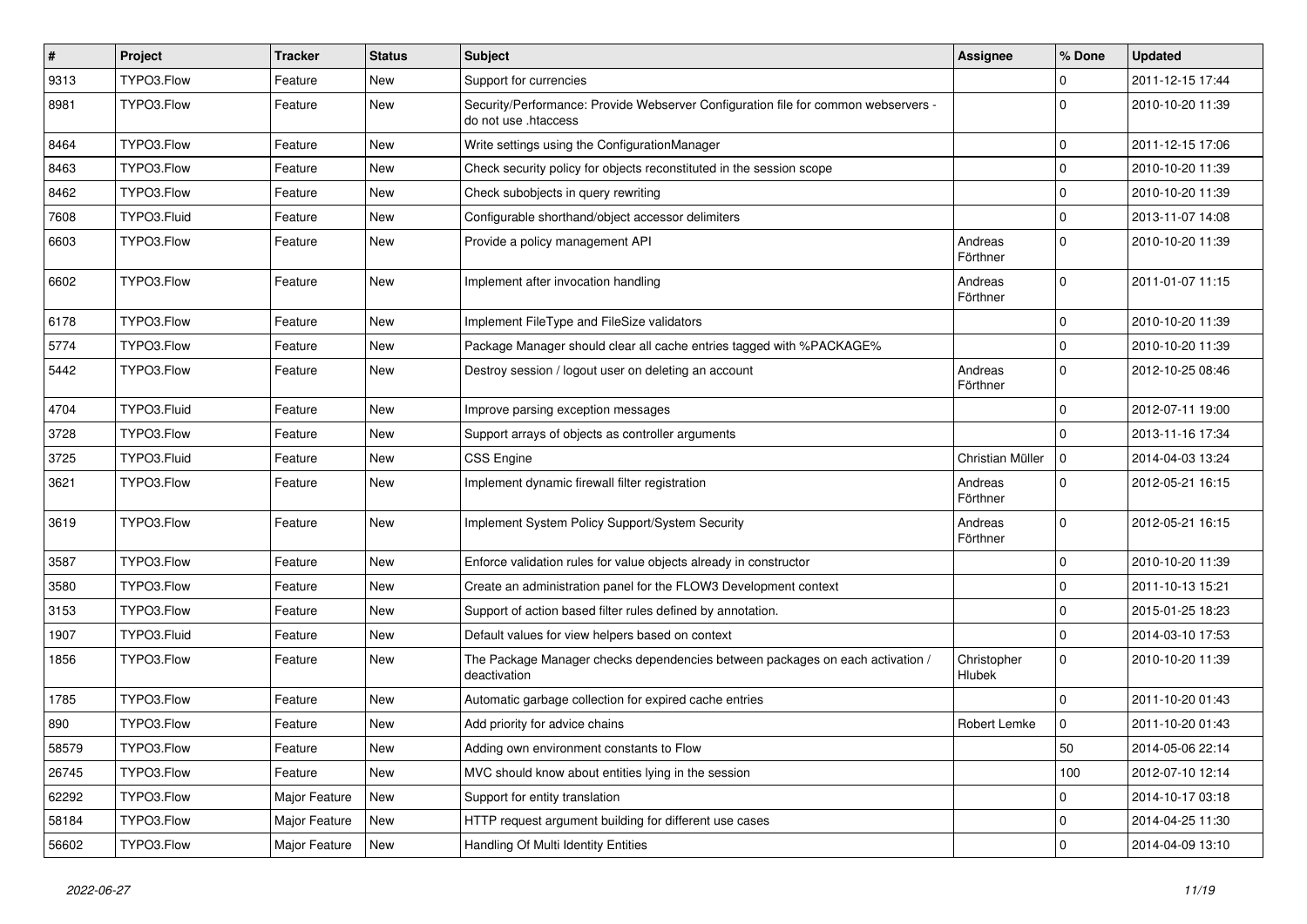| $\pmb{\#}$ | <b>Project</b>                         | <b>Tracker</b> | <b>Status</b> | <b>Subject</b>                                                                                        | Assignee                | % Done      | <b>Updated</b>   |
|------------|----------------------------------------|----------------|---------------|-------------------------------------------------------------------------------------------------------|-------------------------|-------------|------------------|
| 3585       | TYPO3.Flow                             | Major Feature  | New           | Implement support for value objects                                                                   |                         | 0           | 2013-02-20 14:45 |
| 61043      | TYPO3.Flow                             | Task           | <b>New</b>    | Rename ClassSchema to ModelSchema                                                                     |                         | $\Omega$    | 2014-08-18 23:20 |
| 58408      | TYPO3.Flow                             | Task           | New           | Disable manualy persisting                                                                            |                         | $\Omega$    | 2014-05-02 10:58 |
| 56237      | TYPO3.Fluid                            | Task           | New           | in-line (Condition) View Helpers should not evaluate on parsing                                       |                         | $\Omega$    | 2014-02-24 13:47 |
| 55958      | TYPO3.Flow                             | Task           | New           | RFC: Use PHP 5.4 closure features for direct ObjectAccess                                             |                         | $\Omega$    | 2014-02-13 14:30 |
| 55957      | TYPO3.Flow                             | Task           | New           | RFC: Optimize AOP proxies                                                                             |                         | $\Omega$    | 2014-02-28 14:44 |
| 54373      | <b>TYPO3 Flow Base</b><br>Distribution | Task           | New           | Rename Arrays::removeEmptyElementsRecursively to removeNullElementsRecursively                        |                         | $\Omega$    | 2013-12-13 09:35 |
| 54195      | TYPO3.Fluid                            | Task           | <b>New</b>    | Rename and move FormViewHelper's errorClass value, currently 'f3-form-error'                          | Adrian Föder            | $\Omega$    | 2014-02-15 12:19 |
| 51530      | TYPO3.Flow                             | Task           | New           | Improve speed of Files::readDirectoryRecursively using RecursiveDirectoryIterator?                    |                         | $\mathbf 0$ | 2013-08-29 19:49 |
| 51286      | TYPO3.Flow                             | Task           | New           | Custom error views should introduce a controller context somehow                                      |                         | $\Omega$    | 2013-08-23 11:24 |
| 50382      | TYPO3.Flow                             | Task           | New           | Impossible to use arguments in CLI that are added by overriding<br>initializeCommandMethodArguments() |                         | $\Omega$    | 2013-08-19 14:32 |
| 47669      | TYPO3.Fluid                            | Task           | New           | FormViewHelper does not define the default request method                                             |                         | $\Omega$    | 2013-04-28 16:39 |
| 46011      | TYPO3.Flow                             | Task           | <b>New</b>    | Validate annotation with missing type should throw useful error                                       |                         | $\Omega$    | 2013-03-04 12:42 |
| 46009      | TYPO3.Flow                             | Task           | New           | Improve error message for missing class in Flow annotation driver                                     |                         | $\Omega$    | 2013-03-04 12:25 |
| 45394      | TYPO3.Fluid                            | Task           | New           | Forwardport Unit test for standalone view                                                             |                         | $\Omega$    | 2013-02-11 22:39 |
| 44542      | TYPO3.Flow                             | Task           | <b>New</b>    | Mention the risk of requestPatterns regarding foreign package's SecurityContext usage                 | Adrian Föder            | $\mathbf 0$ | 2013-01-17 18:39 |
| 44078      | <b>TYPO3 Flow Base</b><br>Distribution | Task           | New           | Probably false behavior in symlinked environment                                                      |                         | $\Omega$    | 2012-12-18 13:17 |
| 43993      | TYPO3.Flow                             | Task           | <b>New</b>    | Warn when no migrations are found at all during doctrine: migrate                                     |                         | $\Omega$    | 2012-12-14 09:30 |
| 43072      | TYPO3.Fluid                            | Task           | New           | Remove TOKENS for adding templates fallback in Backporter                                             |                         | $\Omega$    | 2012-11-18 14:20 |
| 43071      | TYPO3.Fluid                            | Task           | New           | Remove TOKENS for adding fallback teplates in B                                                       |                         | $\Omega$    | 2012-11-18 14:22 |
| 42743      | TYPO3.Fluid                            | Task           | New           | Remove inline style for hidden form fields                                                            |                         | $\mathbf 0$ | 2012-11-06 23:09 |
| 42465      | TYPO3.Flow                             | Task           | New           | Document i18n settings                                                                                |                         | $\Omega$    | 2013-08-14 15:35 |
| 42240      | TYPO3.Eel                              | Task           | <b>New</b>    | Make Eel usable outside of TYPO3 Flow                                                                 |                         | $\Omega$    | 2012-10-21 12:32 |
| 41832      | TYPO3.Flow                             | Task           | New           | Improve error handling for incompatible packages                                                      | Christian Jul<br>Jensen | $\mathbf 0$ | 2012-10-10 14:44 |
| 40854      | TYPO3.Flow                             | Task           | <b>New</b>    | Update security documentation (authentication in 1.2)                                                 |                         | $\Omega$    | 2013-08-14 15:35 |
| 39432      | TYPO3 Flow Base<br>Distribution        | Task           | New           | Clarify introducing properties                                                                        |                         | 0           | 2012-07-31 23:34 |
| 37831      | TYPO3.Flow                             | Task           | New           | Evaluate using PHP 5.4's internal web server for Functional Testing                                   |                         | $\mathbf 0$ | 2012-06-08 09:27 |
| 35970      | TYPO3.Flow                             | Task           | New           | Improve performance of Utility/Arrays::integerExplode by using array_map                              |                         | $\mathbf 0$ | 2012-04-13 15:38 |
| 35709      | TYPO3.Flow                             | Task           | New           | Implement global Command aliases                                                                      |                         | 0           | 2013-08-19 14:33 |
| 34309      | TYPO3.Fluid                            | Task           | New           | Unknown ViewHelpers cause exception - should be handled more graceful                                 |                         | $\mathbf 0$ | 2012-03-07 18:40 |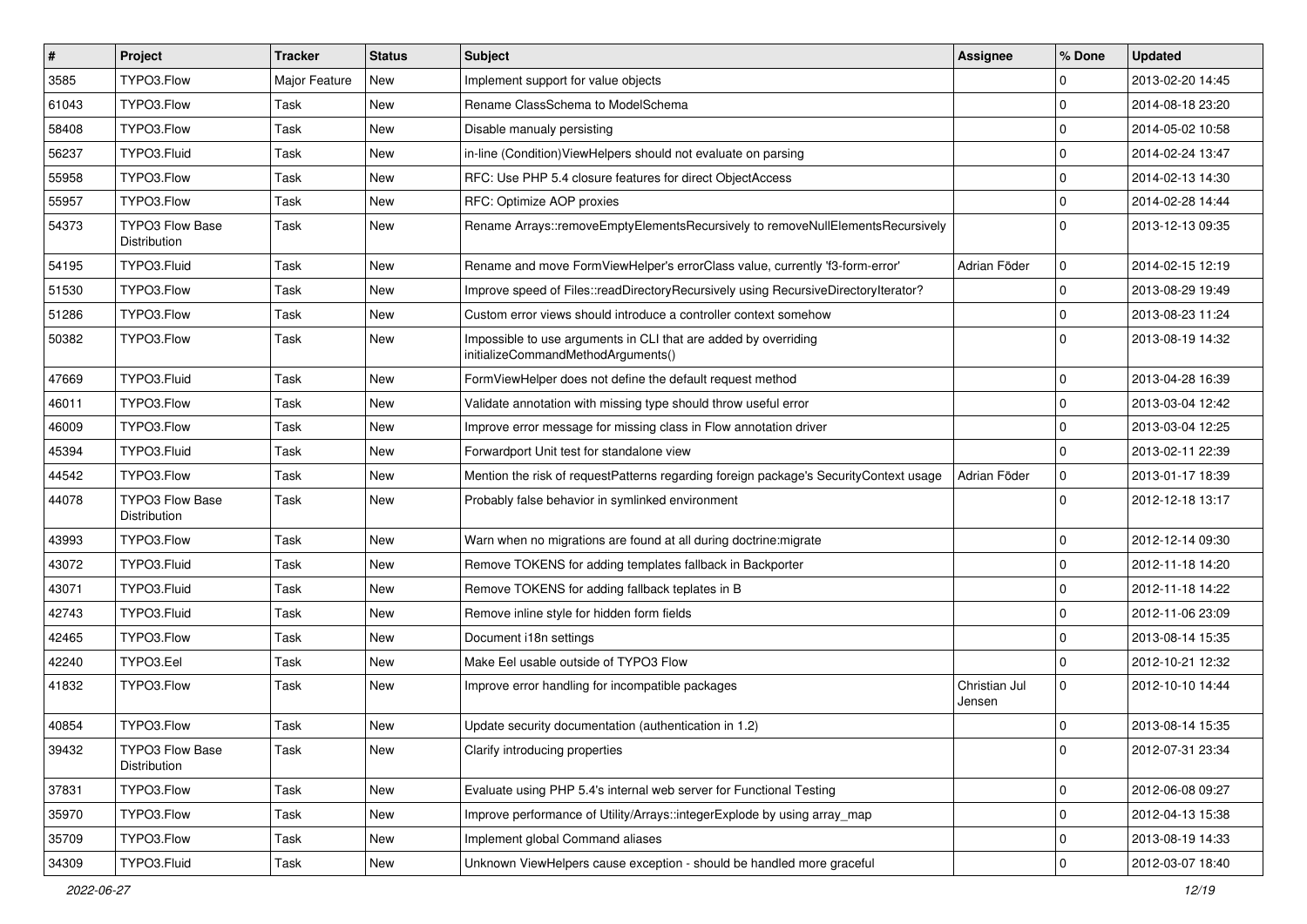| $\pmb{\#}$ | Project                                       | <b>Tracker</b> | <b>Status</b> | <b>Subject</b>                                                                                              | <b>Assignee</b>       | % Done      | <b>Updated</b>   |
|------------|-----------------------------------------------|----------------|---------------|-------------------------------------------------------------------------------------------------------------|-----------------------|-------------|------------------|
| 33308      | <b>TYPO3 Flow Base</b><br>Distribution        | Task           | New           | General date and time handling rules                                                                        |                       | $\Omega$    | 2012-03-06 16:05 |
| 33069      | TYPO3.Flow                                    | Task           | <b>New</b>    | Make command output sparse, implement generic verbose switch                                                |                       | 0           | 2013-08-19 14:33 |
| 32035      | TYPO3.Fluid                                   | Task           | New           | Improve fluid error messages                                                                                |                       | $\mathbf 0$ | 2012-01-27 15:59 |
| 29202      | TYPO3.Flow                                    | Task           | New           | Provide a Cherokee Server Configuration for FLOW3                                                           |                       | $\mathbf 0$ | 2011-08-24 07:45 |
| 25907      | TYPO3.Flow                                    | Task           | New           | Referrer should only contain the URI of the previous request                                                |                       | 0           | 2011-04-12 12:00 |
| 10911      | TYPO3.Fluid                                   | Task           | New           | Tx_Fluid_ViewHelpers_Form_AbstractFormViewHelper->renderHiddenIdentityField<br>should be more reliable      |                       | $\Omega$    | 2011-09-30 12:29 |
| 9950       | TYPO3.Fluid                                   | Task           | <b>New</b>    | Binding to nested arrays impossible for form-elements                                                       |                       | $\mathbf 0$ | 2011-10-20 01:48 |
| 3755       | TYPO3.Flow                                    | Task           | <b>New</b>    | Concurrency stress testing and cache mechanism                                                              |                       | 0           | 2010-10-20 11:39 |
| 55953      | TYPO3.Flow                                    | Task           | New           | Repair and streamline ValueObject support                                                                   |                       | 50          | 2015-02-16 00:30 |
| 51183      | <b>TYPO3 Flow Base</b><br>Distribution        | Task           | New           | <b>CLI</b> improvements                                                                                     |                       | 50          | 2015-02-25 17:45 |
| 26664      | TYPO3.Fluid                                   | Task           | <b>New</b>    | Clean up Form ViewHelpers                                                                                   |                       | 75          | 2012-06-20 11:37 |
| 26658      | TYPO3.Fluid                                   | Task           | <b>New</b>    | Make Form ViewHelpers consistent                                                                            |                       | 75          | 2012-06-20 11:37 |
| 42408      | <b>TYPO3 Flow Base</b><br>Distribution        | Story          | New           | Locale Detection / Selection                                                                                |                       | $\Omega$    | 2013-06-11 13:31 |
| 42407      | TYPO3 Flow Base<br>Distribution               | Story          | New           | <b>Asset Management</b>                                                                                     |                       | $\Omega$    | 2012-10-26 09:02 |
| 59019      | <b>TYPO3 Flow Base</b><br><b>Distribution</b> | Suggestion     | New           | Add marker for lazyloaded properties to \TYPO3\Flow\var_dump                                                |                       | $\Omega$    | 2014-05-22 10:15 |
| 38875      | <b>TYPO3 Flow Base</b><br>Distribution        | Suggestion     | New           | Have a Translator object available in action controllers                                                    |                       | $\Omega$    | 2012-07-11 15:00 |
| 35420      | <b>TYPO3 Flow Base</b><br>Distribution        | Suggestion     | New           | Review use of try / catch in the Security Framework                                                         | Andreas<br>Förthner   | $\mathbf 0$ | 2012-03-31 00:00 |
| 58773      | TYPO3.Flow                                    | <b>Bug</b>     | Accepted      | Improve NoMatchingRouteException                                                                            | Bastian<br>Waidelich  | $\Omega$    | 2014-05-13 15:59 |
| 53350      | TYPO3.Flow                                    | <b>Bug</b>     | Accepted      | Trying to create a Link in an Template in CLI Context should provide a helpful exception                    | Bastian<br>Waidelich  | $\Omega$    | 2013-11-05 15:00 |
| 50395      | TYPO3.Flow                                    | Bug            | Accepted      | Route cache caches routes for non dispatchable requests                                                     | Bastian<br>Waidelich  | $\Omega$    | 2013-10-14 12:00 |
| 47331      | TYPO3.Flow                                    | Bug            | Accepted      | ObjectManager shutdown with Dependency Injection Proxy causes fatal errors                                  |                       | $\mathbf 0$ | 2013-05-21 13:06 |
| 46974      | TYPO3.Flow                                    | <b>Bug</b>     | Accepted      | Original and Proxy class in one file makes it difficult to reach 100% code coverage for<br>functional tests | Christian Müller      | 0           | 2013-05-21 13:28 |
| 45405      | TYPO3.Flow                                    | <b>Bug</b>     | Accepted      | Uncaught Exception in DynamicRoutePart                                                                      | Bastian<br>Waidelich  | $\mathbf 0$ | 2014-03-05 11:19 |
| 43192      | TYPO3.Flow                                    | Bug            | Accepted      | findByIdentifier() for non-persisted objects not working for custom identifier properties                   | Karsten<br>Dambekalns | $\mathbf 0$ | 2013-05-21 13:28 |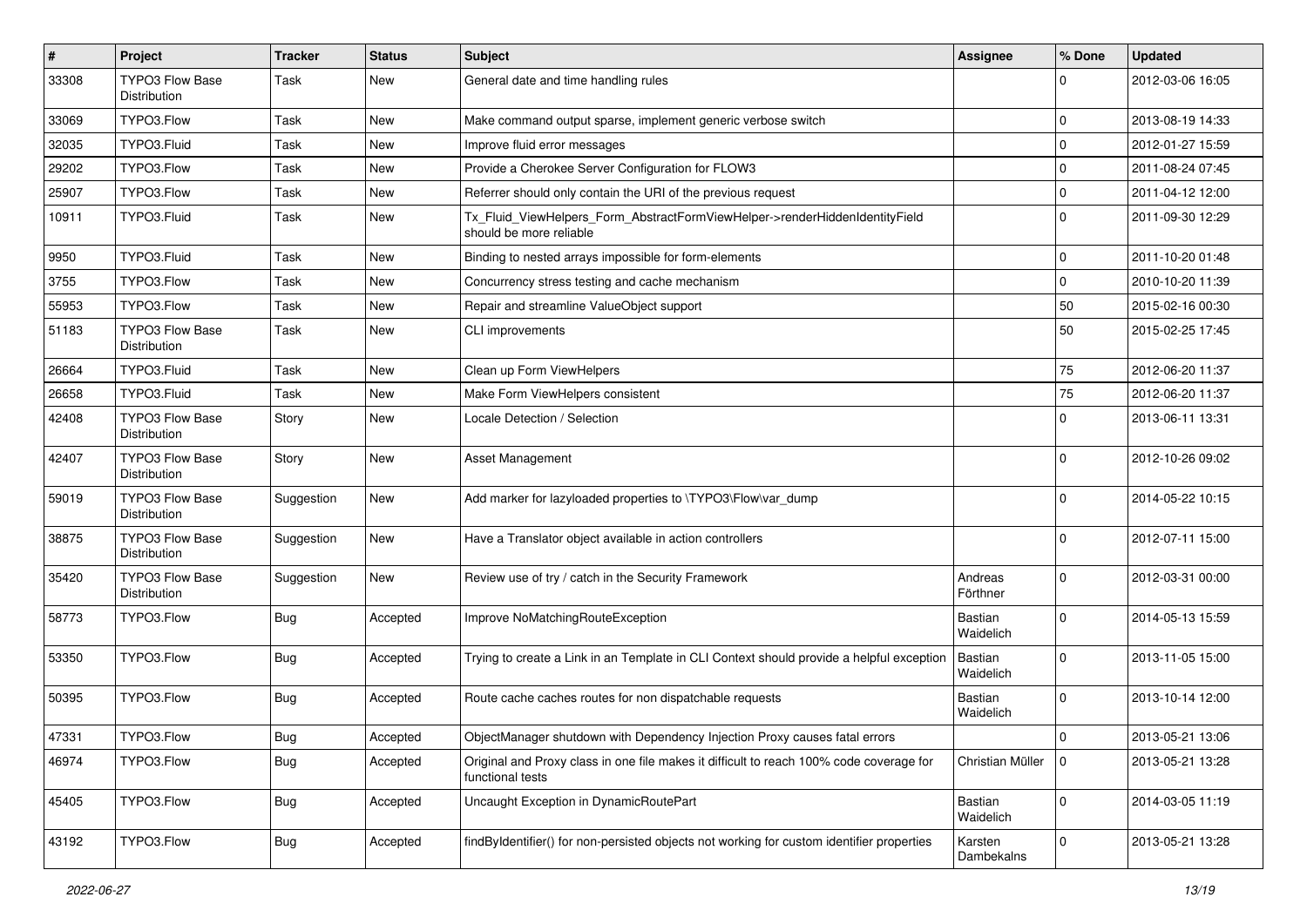| #     | Project                         | <b>Tracker</b> | <b>Status</b> | <b>Subject</b>                                                                     | <b>Assignee</b>              | % Done       | <b>Updated</b>   |
|-------|---------------------------------|----------------|---------------|------------------------------------------------------------------------------------|------------------------------|--------------|------------------|
| 43190 | TYPO3.Flow                      | <b>Bug</b>     | Accepted      | Misleading exception message for incompatible database structure                   | Karsten<br>Dambekalns        | $\Omega$     | 2013-08-14 15:35 |
| 41727 | TYPO3.Flow                      | <b>Bug</b>     | Accepted      | @Flow\Identity and @ORM\InheritanceType("JOINED") can't be used together           | Karsten<br>Dambekalns        | $\Omega$     | 2013-01-21 17:15 |
| 41029 | TYPO3.Flow                      | <b>Bug</b>     | Accepted      | Method security is also evaluating abstract classes                                | Karsten<br>Dambekalns        | $\mathbf 0$  | 2013-01-19 21:55 |
| 40802 | TYPO3.Flow                      | <b>Bug</b>     | Accepted      | Documentation mistake (authentication)                                             | Karsten<br><b>Dambekalns</b> | $\Omega$     | 2014-03-20 14:13 |
| 39699 | TYPO3.Flow                      | <b>Bug</b>     | Accepted      | SQL DDL for TYPO3\FLOW3\Cache\Backend\PdoBackend                                   | Karsten<br>Dambekalns        | $\Omega$     | 2012-12-13 12:35 |
| 38004 | TYPO3.Flow                      | <b>Bug</b>     | Accepted      | Missing CheatSheet folder for Getting Started manual                               | Karsten<br>Dambekalns        | $\Omega$     | 2014-11-07 10:58 |
| 37354 | TYPO3.Flow                      | Bug            | Accepted      | Do not apply generateValueHash() and generateUuid() if custom identifier is used   | Karsten<br>Dambekalns        | $\Omega$     | 2012-07-10 08:30 |
| 34879 | TYPO3.Flow                      | <b>Bug</b>     | Accepted      | Proxied object is not update()able                                                 | Karsten<br>Dambekalns        | $\Omega$     | 2013-01-22 15:17 |
| 33024 | TYPO3.Flow                      | <b>Bug</b>     | Accepted      | Exception when validating a float in a Model with the Number validator             | Karsten<br>Dambekalns        | $\Omega$     | 2012-03-07 22:08 |
| 32873 | TYPO3.Flow                      | <b>Bug</b>     | Accepted      | Value changes for logged in account are not persisted due to session serialization | Karsten<br>Dambekalns        | $\Omega$     | 2012-02-01 12:43 |
| 32707 | TYPO3.Flow                      | <b>Bug</b>     | Accepted      | <b>Bad Bad FileBackend</b>                                                         | Karsten<br>Dambekalns        | $\mathbf 0$  | 2013-05-21 13:33 |
| 32574 | TYPO3.Flow                      | <b>Bug</b>     | Accepted      | FLOW3 enters fork bombs when using cgi-fcgi vs cli                                 | Karsten<br>Dambekalns        | $\Omega$     | 2012-03-07 17:21 |
| 32425 | TYPO3.Flow                      | <b>Bug</b>     | Accepted      | IpAddressRange methods not completly implemented                                   | Karsten<br>Dambekalns        | $\Omega$     | 2012-06-28 10:23 |
| 27798 | TYPO3.Flow                      | <b>Bug</b>     | Accepted      | CSRF protection not working for forms in a plugin                                  |                              | $\mathbf 0$  | 2013-08-14 15:35 |
| 13559 | TYPO3.Flow                      | Bug            | Accepted      | ObjectSerializer failes with persistent objects within arrays                      | Karsten<br>Dambekalns        | $\Omega$     | 2012-11-08 09:39 |
| 28551 | TYPO3.Fluid                     | <b>Bug</b>     | Accepted      | (v4) backport VHTest                                                               | Sebastian<br>Kurfuerst       | 80           | 2011-10-21 13:37 |
| 48167 | TYPO3.Flow                      | Feature        | Accepted      | Command line account and role browsing                                             | Adrian Föder                 | $\mathbf 0$  | 2013-05-21 13:28 |
| 45164 | TYPO3 Flow Base<br>Distribution | Feature        | Accepted      | Define syntax for validation rules in YAML                                         | Karsten<br>Dambekalns        | $\Omega$     | 2013-02-05 10:52 |
| 41900 | TYPO3.Flow                      | Feature        | Accepted      | Check for duplicate PSR-0 autoload namespaces                                      | Christian Jul<br>Jensen      | $\mathbf 0$  | 2013-05-21 13:28 |
| 40555 | TYPO3.Flow                      | Feature        | Accepted      | Missing command arguments parameter in Core\Booting\Scripts::executeCommand()      | Karsten<br>Dambekalns        | $\mathbf{0}$ | 2013-05-21 13:28 |
| 39910 | TYPO3.Flow                      | Feature        | Accepted      | Ability to query user based on roles                                               |                              | $\mathbf 0$  | 2013-05-21 13:28 |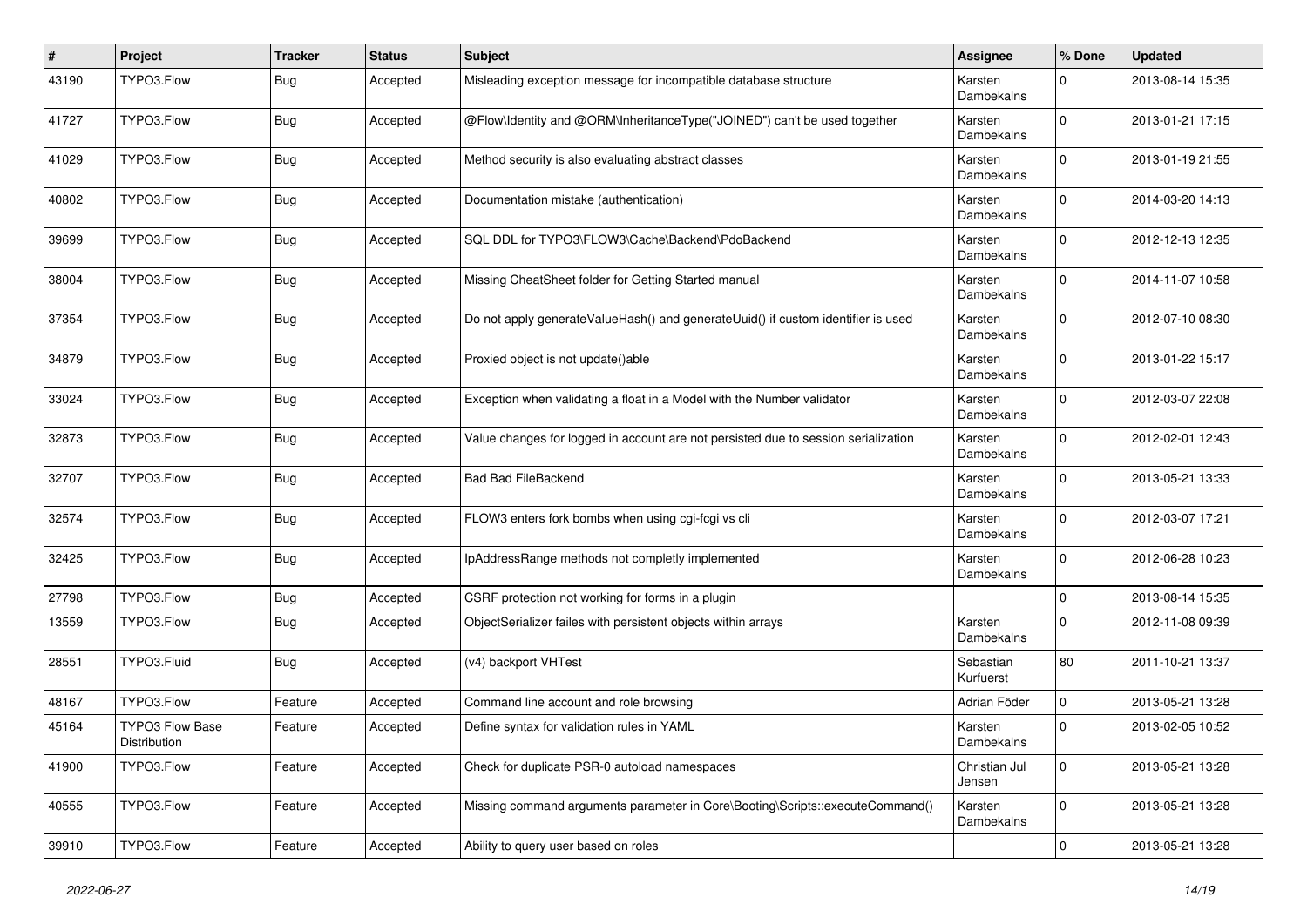| $\#$  | Project     | <b>Tracker</b> | <b>Status</b> | <b>Subject</b>                                                                                                       | Assignee               | % Done       | <b>Updated</b>   |
|-------|-------------|----------------|---------------|----------------------------------------------------------------------------------------------------------------------|------------------------|--------------|------------------|
| 39253 | TYPO3.Flow  | Feature        | Accepted      | Remove mirroring mode option and code                                                                                | Karsten<br>Dambekalns  | $\Omega$     | 2013-05-21 13:28 |
| 37372 | TYPO3.Flow  | Feature        | Accepted      | Inheritance in ORM should be configured automatically                                                                | Karsten<br>Dambekalns  | $\Omega$     | 2013-05-21 13:28 |
| 37212 | TYPO3.Flow  | Feature        | Accepted      | Edge Side Includes (ESI)                                                                                             | Robert Lemke           | $\mathbf 0$  | 2013-05-21 13:28 |
| 36715 | TYPO3.Flow  | Feature        | Accepted      | Make simultaneous use of multiple persistence backends possible                                                      | Karsten<br>Dambekalns  | $\Omega$     | 2013-11-20 21:17 |
| 34674 | TYPO3.Flow  | Feature        | Accepted      | NotFoundView is not injected in ActionController                                                                     | Robert Lemke           | $\mathbf{0}$ | 2012-07-22 10:59 |
| 33937 | TYPO3.Flow  | Feature        | Accepted      | Convenience method to resolve public "resource://" paths                                                             | Karsten<br>Dambekalns  | $\Omega$     | 2014-04-15 11:40 |
| 32106 | TYPO3.Flow  | Feature        | Accepted      | Support for Object source in PropertyMapper                                                                          |                        | $\Omega$     | 2013-06-24 09:59 |
| 30890 | TYPO3.Flow  | Feature        | Accepted      | Developer Toolbar                                                                                                    | Christian Müller       | $\mathbf 0$  | 2013-05-21 13:28 |
| 26986 | TYPO3.Flow  | Feature        | Accepted      | Debug toolbar                                                                                                        | Christian Müller       | l o          | 2012-06-08 20:41 |
| 26765 | TYPO3.Flow  | Feature        | Accepted      | Support class schema features for every reflected class                                                              | Karsten<br>Dambekalns  | $\Omega$     | 2013-02-14 20:47 |
| 6712  | TYPO3.Flow  | Feature        | Accepted      | Implement mixin support                                                                                              | Robert Lemke           | $\mathbf 0$  | 2011-11-08 00:18 |
| 3588  | TYPO3.Flow  | Feature        | Accepted      | Support value objects in the Object Factory                                                                          | Robert Lemke           | $\pmb{0}$    | 2010-10-20 11:39 |
| 3306  | TYPO3.Flow  | Feature        | Accepted      | Flush routes cache automatically on class file modifications                                                         | Robert Lemke           | $\mathbf 0$  | 2013-05-06 12:34 |
| 3305  | TYPO3.Flow  | Feature        | Accepted      | Unmodified objects retrieved from a repository should not be validated in the controller                             | Robert Lemke           | $\mathbf{0}$ | 2014-03-04 14:51 |
| 9005  | TYPO3.Fluid | Feature        | Accepted      | Fluid Template Analyzer (FTA)                                                                                        | Sebastian<br>Kurfuerst | 20           | 2011-05-06 11:03 |
| 5933  | TYPO3.Fluid | Feature        | Accepted      | Optional section rendering                                                                                           | Sebastian<br>Kurfuerst | 20           | 2012-05-21 16:18 |
| 39609 | TYPO3.Flow  | Feature        | Accepted      | <b>Migration Version</b>                                                                                             | Karsten<br>Dambekalns  | 50           | 2013-05-21 13:28 |
| 4146  | TYPO3.Flow  | Feature        | Accepted      | Support typed parameters for validation                                                                              | Karsten<br>Dambekalns  | 50           | 2010-10-20 11:39 |
| 33258 | TYPO3.Flow  | Major Feature  | Accepted      | Implement support for Assetic                                                                                        |                        | $\pmb{0}$    | 2014-02-24 08:05 |
| 49806 | TYPO3.Flow  | Task           | Accepted      | Date formatting should care about the time zone                                                                      | Adrian Föder           | $\mathbf{0}$ | 2013-07-09 10:16 |
| 47859 | TYPO3.Flow  | Task           | Accepted      | Logging: Do not log all decisions in \TYPO3\Flow\Security\Aspect\LoggingAspect                                       | Robert Lemke           | $\pmb{0}$    | 2013-08-14 16:10 |
| 46823 | TYPO3.Flow  | Task           | Accepted      | Detect APC and APCu correctly                                                                                        |                        | $\Omega$     | 2013-09-18 09:28 |
| 45253 | TYPO3.Flow  | Task           | Accepted      | Throw exception in PointcutMethodNameFilter if given method's argument does not<br>match the actual method signature | Christian Müller       | $\mathbf{0}$ | 2013-03-07 16:33 |
| 44712 | TYPO3.Flow  | Task           | Accepted      | Decouple Argument-Building in the HTTP-Request-Constructor                                                           |                        | $\Omega$     | 2013-01-23 11:19 |
| 44396 | TYPO3.Flow  | Task           | Accepted      | Move Doctrine ORM integration onto own namespace                                                                     | Karsten<br>Dambekalns  | $\Omega$     | 2013-05-21 13:28 |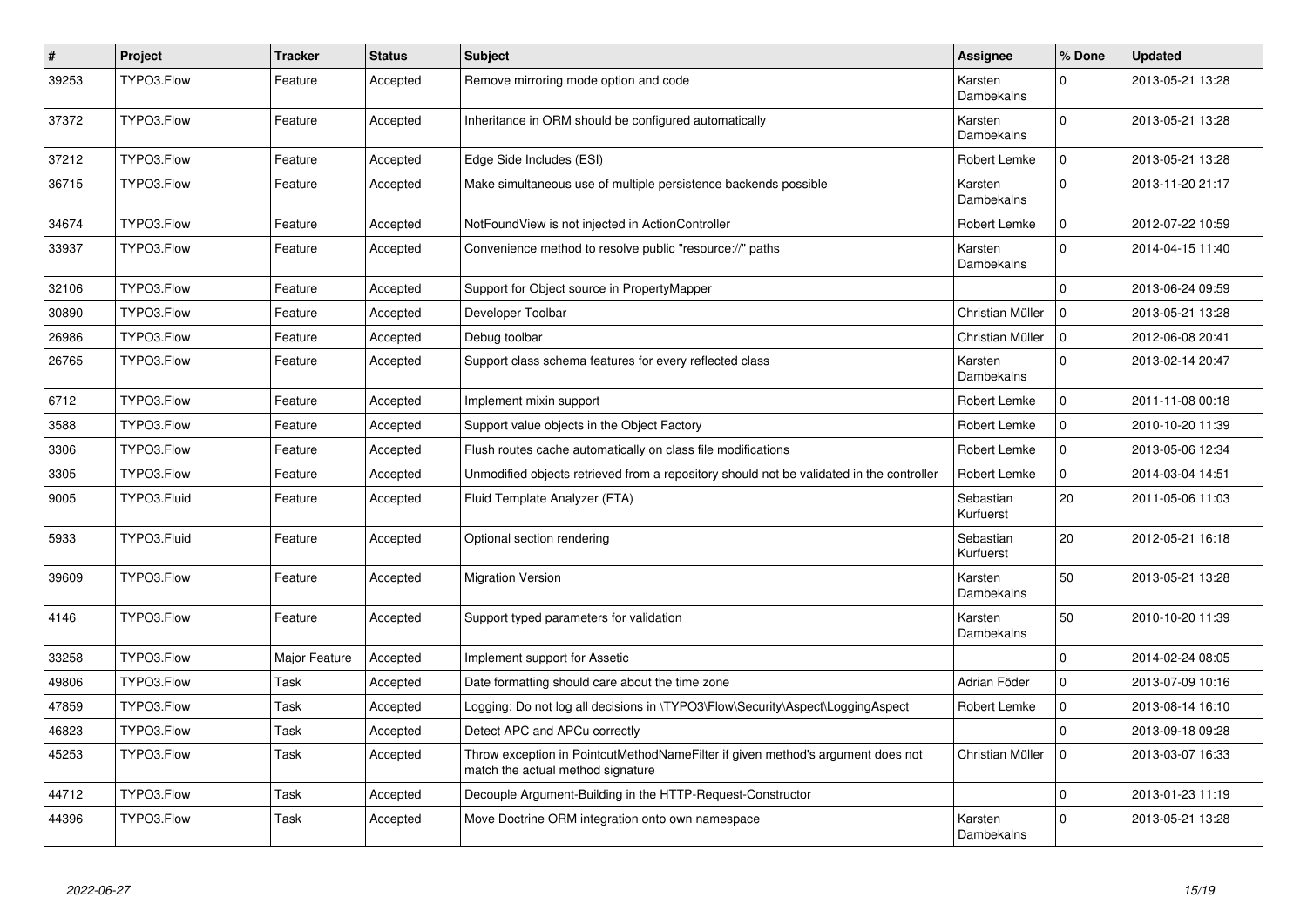| ∦     | Project                         | <b>Tracker</b> | <b>Status</b>            | <b>Subject</b>                                                                                                               | <b>Assignee</b>              | % Done      | <b>Updated</b>   |
|-------|---------------------------------|----------------|--------------------------|------------------------------------------------------------------------------------------------------------------------------|------------------------------|-------------|------------------|
| 44375 | TYPO3.Flow                      | Task           | Accepted                 | Make all persistence reads go through repositories                                                                           | Karsten<br>Dambekalns        | $\Omega$    | 2013-05-21 13:28 |
| 44314 | TYPO3.Flow                      | Task           | Accepted                 | slightly file permissions for /Configuration/* and /Data/Persistent/EncryptionKey                                            | Karsten<br>Dambekalns        | $\Omega$    | 2013-11-25 14:21 |
| 38038 | TYPO3.Flow                      | Task           | Accepted                 | Proofread FLOW3 manual                                                                                                       | Ryan J.<br>Peterson          | $\mathbf 0$ | 2012-08-17 11:16 |
| 36840 | TYPO3.Flow                      | Task           | Accepted                 | Improve exception for wrong locales                                                                                          | Karsten<br>Dambekalns        | $\Omega$    | 2012-06-25 18:47 |
| 36800 | TYPO3.Flow                      | Task           | Accepted                 | Streamline Resource object API                                                                                               | Robert Lemke                 | 50          | 2013-08-02 17:03 |
| 27561 | TYPO3.Flow                      | Task           | Accepted                 | Complete documentation                                                                                                       |                              | 84          | 2013-09-23 12:56 |
| 58862 | TYPO3.Fluid                     | <b>Bug</b>     | Needs<br>Feedback        | FormViewHelper doesn't accept NULL as value for \$arguments                                                                  | Bastian<br>Waidelich         | $\mathbf 0$ | 2014-06-04 12:49 |
| 58494 | TYPO3.Flow                      | <b>Bug</b>     | Needs<br>Feedback        | Inifinite redirects if index.php presents in URI                                                                             | Bastian<br>Waidelich         | $\Omega$    | 2014-05-25 11:29 |
| 50130 | TYPO3 Flow Base<br>Distribution | Bug            | Needs<br>Feedback        | Different fallback for php.exe on windows                                                                                    |                              | $\Omega$    | 2013-07-21 21:43 |
| 50080 | TYPO3.Flow                      | <b>Bug</b>     | Needs<br>Feedback        | Broken concept for CLI/Web separation                                                                                        | Karsten<br>Dambekalns        | $\Omega$    | 2013-08-13 08:42 |
| 47858 | TYPO3.Flow                      | <b>Bug</b>     | Needs<br>Feedback        | Remove .htaccess from Composer Installer Essentials                                                                          | Christopher<br><b>Hlubek</b> | $\mathbf 0$ | 2013-08-14 15:35 |
| 47236 | TYPO3.Flow                      | Bug            | <b>Needs</b><br>Feedback | Error at offset 6279 of 6338                                                                                                 |                              | $\Omega$    | 2014-02-14 09:35 |
| 46289 | TYPO3.Fluid                     | Bug            | Needs<br>Feedback        | Enable Escaping Interceptor in XML request format                                                                            |                              | $\Omega$    | 2013-08-14 15:35 |
| 46210 | TYPO3.Flow                      | Bug            | Needs<br>Feedback        | securityContext->getParty() in the initializeObject() method of a session-Scope object<br>throws exception on second request |                              | $\Omega$    | 2013-03-27 10:44 |
| 44203 | TYPO3.Flow                      | <b>Bug</b>     | Needs<br>Feedback        | Session implementation is still racy                                                                                         | Robert Lemke                 | $\mathbf 0$ | 2013-08-14 15:35 |
| 42888 | TYPO3.Flow                      | Bug            | Needs<br>Feedback        | ResourceManager chokes on non existing files                                                                                 |                              | $\Omega$    | 2012-11-12 18:02 |
| 41533 | TYPO3.Flow                      | <b>Bug</b>     | Needs<br>Feedback        | Ignored object-validation in editAction when redirecting back from updateAction                                              |                              | $\Omega$    | 2012-10-10 09:27 |
| 40824 | TYPO3.Flow                      | Bug            | Needs<br>Feedback        | Modified action controller methods not detected properly                                                                     | Andreas<br>Förthner          | $\mathbf 0$ | 2012-10-01 20:33 |
| 40410 | TYPO3.Flow                      | <b>Bug</b>     | Needs<br>Feedback        | Exception when using Apc, Memcached of Redis cache backend for reflection status<br>and object configuration                 | Karsten<br>Dambekalns        | $\mathbf 0$ | 2012-10-25 15:56 |
| 38216 | TYPO3.Flow                      | <b>Bug</b>     | Needs<br>Feedback        | Static method calls in reflected classes refer to Original class                                                             |                              | $\mathbf 0$ | 2012-12-13 12:35 |
| 37302 | TYPO3.Flow                      | <b>Bug</b>     | Needs<br>Feedback        | NumberValidator                                                                                                              | Carsten Bleicker   0         |             | 2013-07-03 08:36 |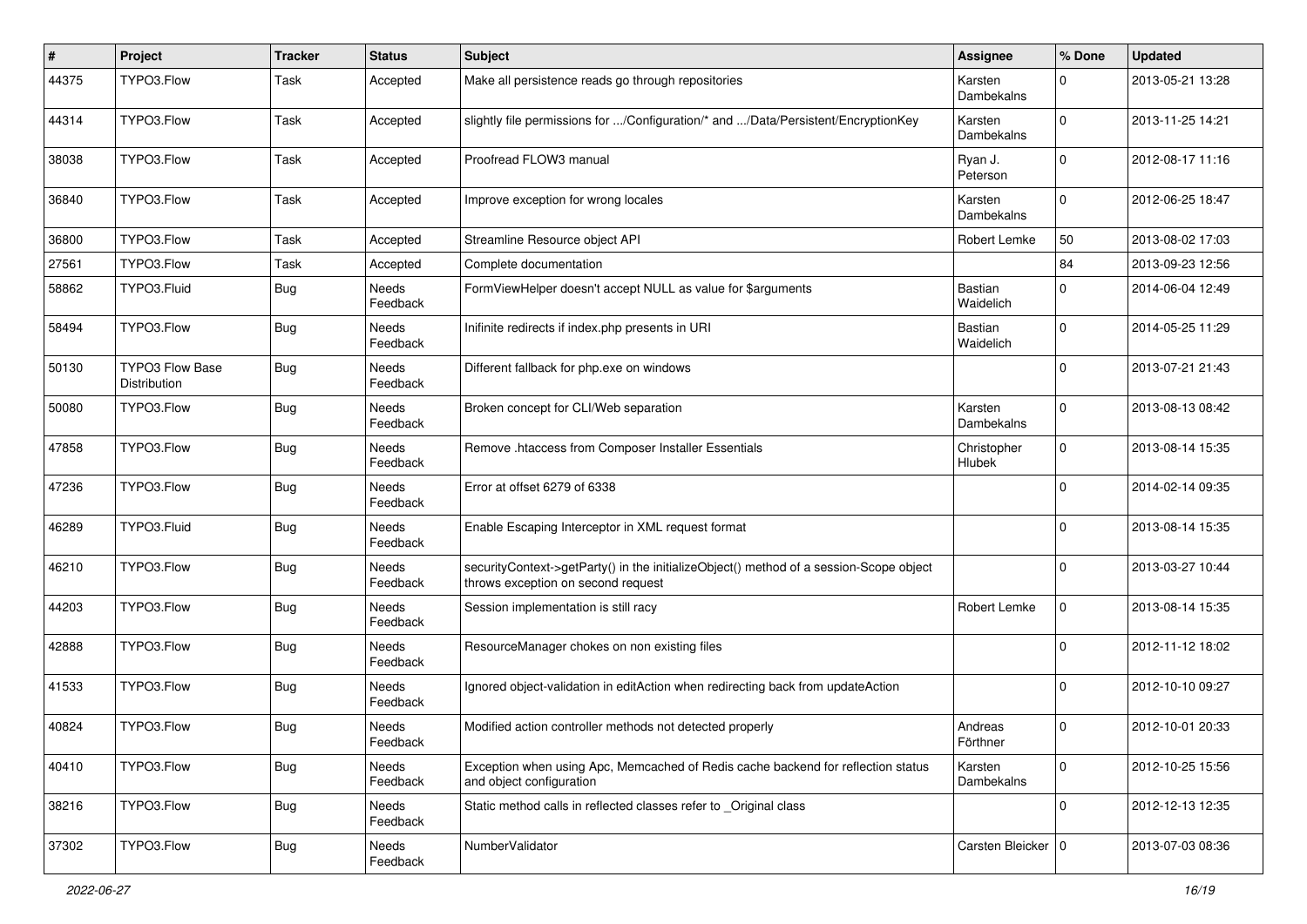| $\vert$ # | Project     | <b>Tracker</b> | <b>Status</b>            | Subject                                                                   | <b>Assignee</b>             | % Done       | <b>Updated</b>   |
|-----------|-------------|----------------|--------------------------|---------------------------------------------------------------------------|-----------------------------|--------------|------------------|
| 36662     | TYPO3.Fluid | <b>Bug</b>     | Needs<br>Feedback        | Checked state isn't always correct when property is collection            | Kevin Ulrich<br>Moschallski | 0            | 2013-08-14 15:39 |
| 34134     | TYPO3.Flow  | <b>Bug</b>     | Needs<br>Feedback        | PropertyMapper throws unnecessary exception                               | Christian Müller            | $\mathbf 0$  | 2014-02-19 10:14 |
| 33628     | TYPO3.Fluid | <b>Bug</b>     | Needs<br>Feedback        | Multicheckboxes (multiselect) for Collections don't work                  | Christian Müller            | $\mathbf 0$  | 2012-06-28 10:27 |
| 28319     | TYPO3.Flow  | <b>Bug</b>     | Needs<br>Feedback        | Access denied will be logged at the wrong location in nested calls        |                             | $\mathbf 0$  | 2012-03-14 14:52 |
| 28016     | TYPO3.Flow  | i Bug          | Needs<br>Feedback        | Cascade remove of cleared ArrayCollection                                 | Karsten<br>Dambekalns       | $\mathbf 0$  | 2013-02-14 20:46 |
| 27721     | TYPO3.Flow  | <b>Bug</b>     | Needs<br>Feedback        | Permissions of uploaded resources not correct                             | Karsten<br>Dambekalns       | $\mathbf 0$  | 2012-03-15 10:37 |
| 27379     | TYPO3.Flow  | <b>Bug</b>     | <b>Needs</b><br>Feedback | add check to clear the database at tearDown in testing                    |                             | $\Omega$     | 2012-03-14 14:41 |
| 11039     | TYPO3.Flow  | Bug            | Needs<br>Feedback        | Static object container injects properties to result of factory object    |                             | $\mathbf 0$  | 2012-03-14 13:41 |
| 47339     | TYPO3.Flow  | Feature        | Needs<br>Feedback        | Allow RequestHandlers to get the current Request injected                 | Alexander Berl              | $\pmb{0}$    | 2013-05-21 13:28 |
| 45851     | TYPO3.Flow  | Feature        | Needs<br>Feedback        | Allow referencing environment variables in Settings.yaml                  | Adrian Föder                | 0            | 2013-04-30 14:12 |
| 45345     | TYPO3.Fluid | Feature        | Needs<br>Feedback        | Easy to use comments for fluid that won't show in output                  |                             | $\mathbf 0$  | 2013-03-26 20:40 |
| 43082     | TYPO3.Flow  | Feature        | Needs<br>Feedback        | Add CLI support for scaffolding models, views, controller                 |                             | $\mathbf 0$  | 2015-01-05 11:39 |
| 40418     | TYPO3.Flow  | Feature        | Needs<br>Feedback        | Add an option to flow3:cache: flush thats keeps user sessions active      |                             | $\mathbf 0$  | 2014-10-03 20:17 |
| 32607     | TYPO3.Flow  | Feature        | <b>Needs</b><br>Feedback | Export localized strings for JS consumption                               | Karsten<br>Dambekalns       | $\mathbf{0}$ | 2013-05-21 13:28 |
| 31484     | TYPO3.Flow  | Feature        | Needs<br>Feedback        | possibility to modify inner workings of proxy class builder               |                             | $\mathbf 0$  | 2012-03-14 18:10 |
| 30933     | TYPO3.Flow  | Feature        | Needs<br>Feedback        | Check for unique constraints on add()                                     | Karsten<br>Dambekalns       | $\mathbf{0}$ | 2014-10-01 12:36 |
| 29387     | TYPO3.Flow  | Feature        | Needs<br>Feedback        | A token with wrong credentials should throw an exception                  | Andreas<br>Förthner         | $\mathbf 0$  | 2011-08-31 15:32 |
| 29258     | TYPO3.Flow  | Feature        | Needs<br>Feedback        | Provide a way to override classes by environment                          |                             | $\mathbf 0$  | 2012-03-14 19:29 |
| 28399     | TYPO3.Flow  | Feature        | Needs<br>Feedback        | Validation message and code should be configurable for bundled validators |                             | 0            | 2012-12-10 15:52 |
| 28074     | TYPO3.Flow  | Feature        | Needs<br>Feedback        | Provide a shell script that installs Phoenix or FLOW3 from git            | Markus Bucher               | $\mathbf 0$  | 2012-03-14 14:49 |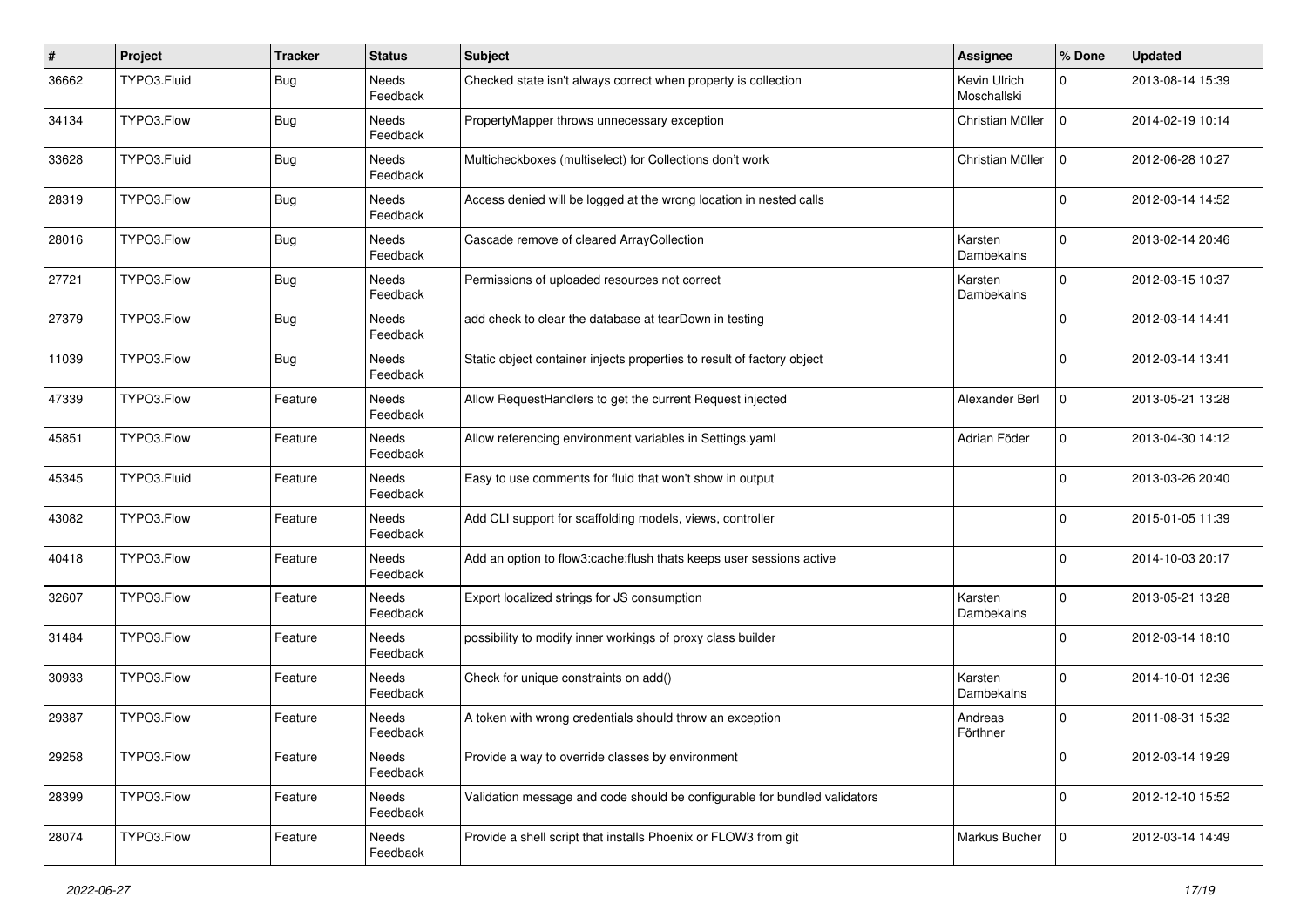| $\pmb{\#}$ | Project     | <b>Tracker</b> | <b>Status</b>       | Subject                                                                         | Assignee                     | % Done      | <b>Updated</b>   |
|------------|-------------|----------------|---------------------|---------------------------------------------------------------------------------|------------------------------|-------------|------------------|
| 26943      | TYPO3.Flow  | Feature        | Needs<br>Feedback   | Add i18n support to domain models                                               | Karsten<br><b>Dambekalns</b> | $\Omega$    | 2013-05-21 13:28 |
| 9861       | TYPO3.Flow  | Feature        | Needs<br>Feedback   | Leave logging up and running as long as possible                                |                              | $\Omega$    | 2012-03-15 10:53 |
| 8989       | TYPO3.Fluid | Feature        | Needs<br>Feedback   | Search path for fluid template files                                            |                              | $\Omega$    | 2012-03-12 18:10 |
| 3312       | TYPO3.Flow  | Feature        | Needs<br>Feedback   | Allow for easy logging by annotations                                           | Robert Lemke                 | $\mathbf 0$ | 2010-10-20 11:39 |
| 3291       | TYPO3.Fluid | Feature        | Needs<br>Feedback   | Cacheable viewhelpers                                                           |                              | $\Omega$    | 2012-11-29 17:00 |
| 2817       | TYPO3.Flow  | Feature        | Needs<br>Feedback   | Provide safeguard for preventing multiple submits of a form                     |                              | $\Omega$    | 2013-10-31 13:38 |
| 33394      | TYPO3.Fluid | Feature        | Needs<br>Feedback   | Logical expression parser for BooleanNode                                       | <b>Tobias Liebig</b>         | 90          | 2014-08-14 14:10 |
| 48296      | TYPO3.Flow  | Task           | Needs<br>Feedback   | Missing method in ExceptionHandlerInterface                                     |                              | $\Omega$    | 2013-05-21 11:39 |
| 46091      | TYPO3.Fluid | Task           | Needs<br>Feedback   | Show source file name and position on exceptions during parsing                 |                              | $\Omega$    | 2013-03-07 11:26 |
| 43930      | TYPO3.Flow  | Task           | Needs<br>Feedback   | Remove canRender() completely?!                                                 | Sebastian<br>Kurfuerst       | $\mathbf 0$ | 2012-12-18 15:09 |
| 41414      | TYPO3.Flow  | Task           | Needs<br>Feedback   | Check packageKey naming / file structure below Packages/Vendor                  |                              | $\Omega$    | 2012-11-07 11:39 |
| 8491       | TYPO3.Fluid | Task           | Needs<br>Feedback   | link.action and uri.action differ in absolute argument                          | Karsten<br>Dambekalns        | $\Omega$    | 2012-03-07 17:05 |
| 37227      | TYPO3.Flow  | Bug            | On Hold             | securityContext->getParty is not available in widget context                    |                              | $\mathbf 0$ | 2012-06-25 22:14 |
| 35868      | TYPO3.Flow  | Bug            | On Hold             | Unstable condition in Utility\Environment                                       | Karsten<br>Dambekalns        | $\Omega$    | 2012-06-25 22:37 |
| 27088      | TYPO3.Flow  | Bug            | On Hold             | initializeObject() is called too early when reconstructing entities             |                              | $\mathbf 0$ | 2013-04-08 17:53 |
| 27322      | TYPO3.Flow  | Feature        | On Hold             | Add support for Appserver-in-PHP, which could result in much faster executions. | Christopher<br>Hlubek        | $\mathbf 0$ | 2012-07-09 18:11 |
| 28052      | TYPO3.Flow  | Feature        | On Hold             | Possibility to enable or disable accounts                                       | Julian Kleinhans             | 60          | 2013-05-21 13:28 |
| 31339      | TYPO3.Flow  | Task           | On Hold             | Search                                                                          |                              | $\Omega$    | 2012-06-21 12:17 |
| 6601       | TYPO3.Flow  | Task           | On Hold             | Introduce a new roles definition syntax including runtime constraints           | Andreas<br>Förthner          | $\mathbf 0$ | 2010-10-20 11:39 |
| 65424      | TYPO3.Fluid | Bug            | <b>Under Review</b> | SelectViewHelper must respect option(Value Label)Field for arrays               |                              | $\mathbf 0$ | 2015-02-28 22:23 |
| 59442      | TYPO3.Flow  | <b>Bug</b>     | <b>Under Review</b> | Composite primary keys including foreign entity don't work                      |                              | $\mathbf 0$ | 2014-11-27 09:34 |
| 59366      | TYPO3.Flow  | <b>Bug</b>     | <b>Under Review</b> | fix* lifecycle callbacks should not be registered for unproxied entities        |                              | $\mathbf 0$ | 2014-11-27 09:41 |
| 59057      | TYPO3.Fluid | <b>Bug</b>     | <b>Under Review</b> | Hidden empty value fields shoud be disabled when related field is disabled      | Bastian<br>Waidelich         | $\mathbf 0$ | 2014-06-18 17:23 |